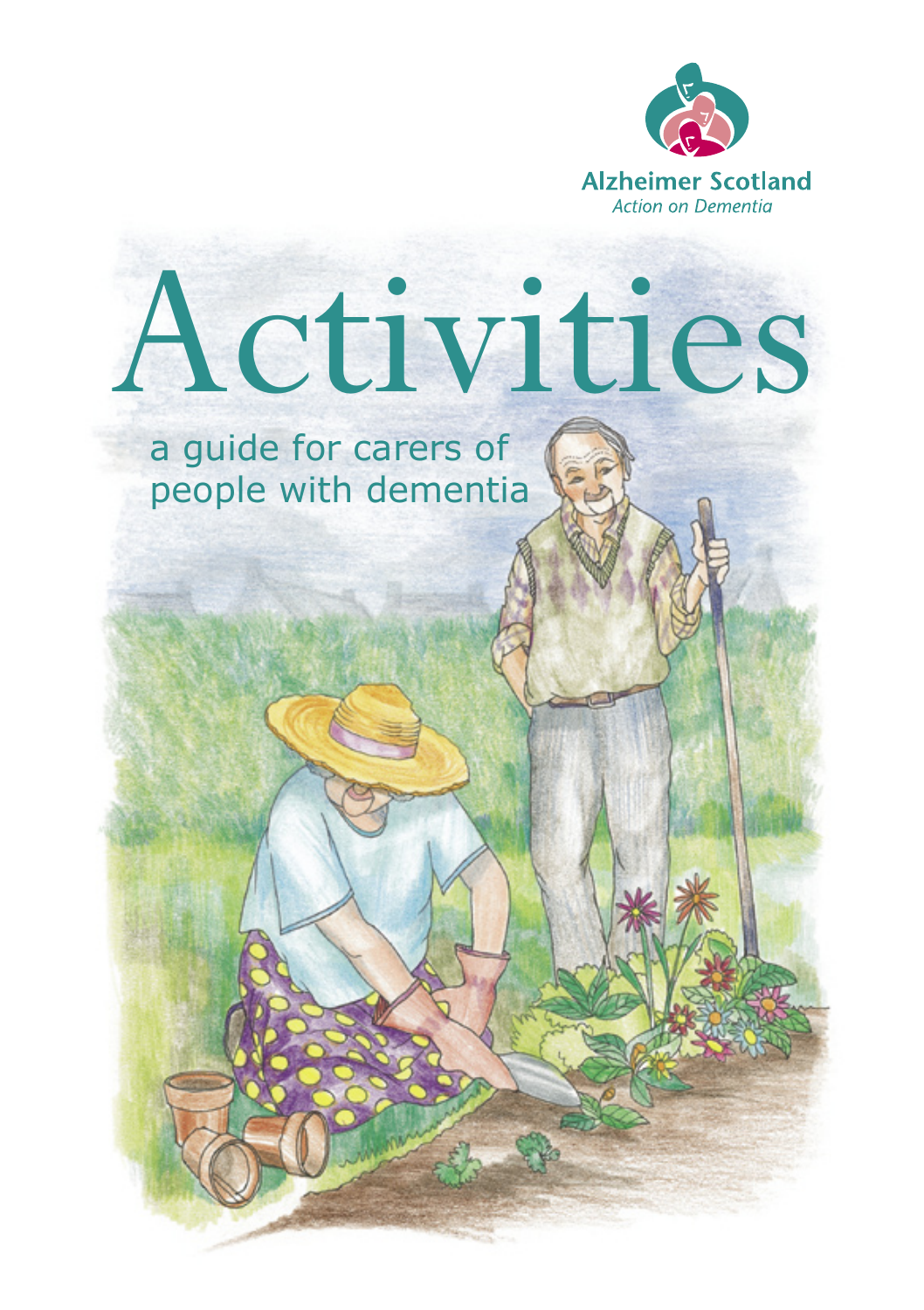## **Contents**

|                                                   | $\mathbf{1}$ |
|---------------------------------------------------|--------------|
|                                                   |              |
|                                                   |              |
|                                                   |              |
|                                                   |              |
|                                                   |              |
|                                                   |              |
|                                                   |              |
|                                                   |              |
|                                                   |              |
|                                                   |              |
|                                                   |              |
|                                                   | 19           |
|                                                   |              |
|                                                   |              |
|                                                   |              |
| Acknowledgements ________________________________ | 26           |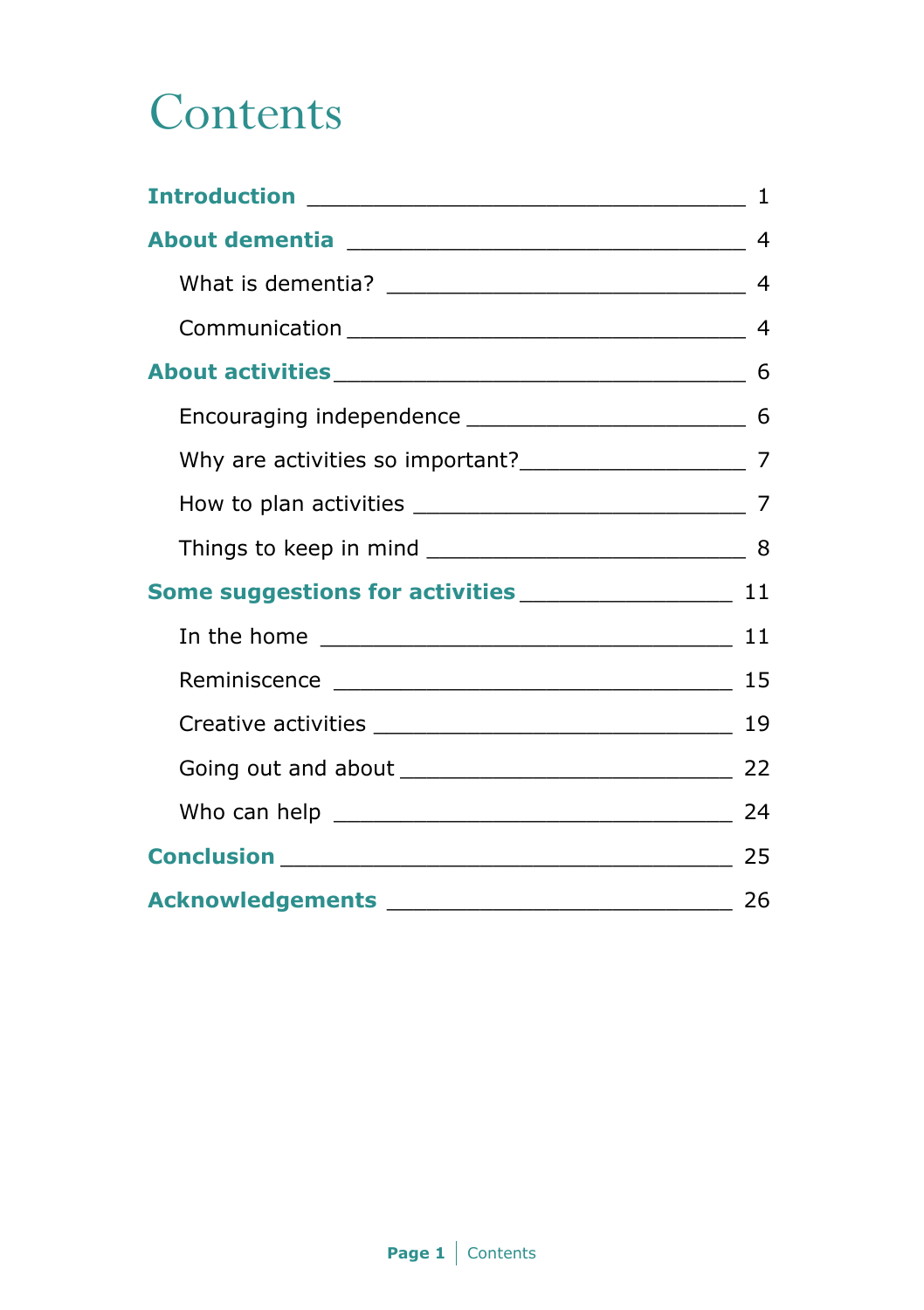## Introduction

This booklet is for carers who look after someone who has moderate to severe dementia and need help with planning daily activities. Carers often ask how they can help the person with dementia structure their day by doing different activities.

Keeping someone with dementia busy and engaged will become more difficult as the dementia progresses. However by focusing on what he or she **can** do, even when the illness is quite advanced, you can both enjoy a range of stimulating activities and outings together. How much time you can devote to activities will depend on your personal circumstances. If you work, have other commitments or have a young family to care for you will obviously have less time, but there are still activities you can do as part of the daily routine.

The types of activities that the person you care for will be able to do will depend on his or her degree of dementia and general health. Activities should be appropriate to the person and reflect his or her previous and present interests. Tailor the activities to fit in with the person's preferences and abilities and make sure he or she will be able to cope with them physically. Activities should be positive and enjoyable.

Remember that you do not need to do all these activities with the person you care for by yourself. If you have family and friends nearby ask them to help. Use day care, companion services and short breaks when you need a rest. This is important for your health and will allow you to recharge your batteries, so that you can continue caring. Speak to your social worker or the local Alzheimer Scotland service for more information about possible breaks.

#### Independence

Maintaining independence for as long as possible is very important. Often carers feel they have to protect the person with dementia from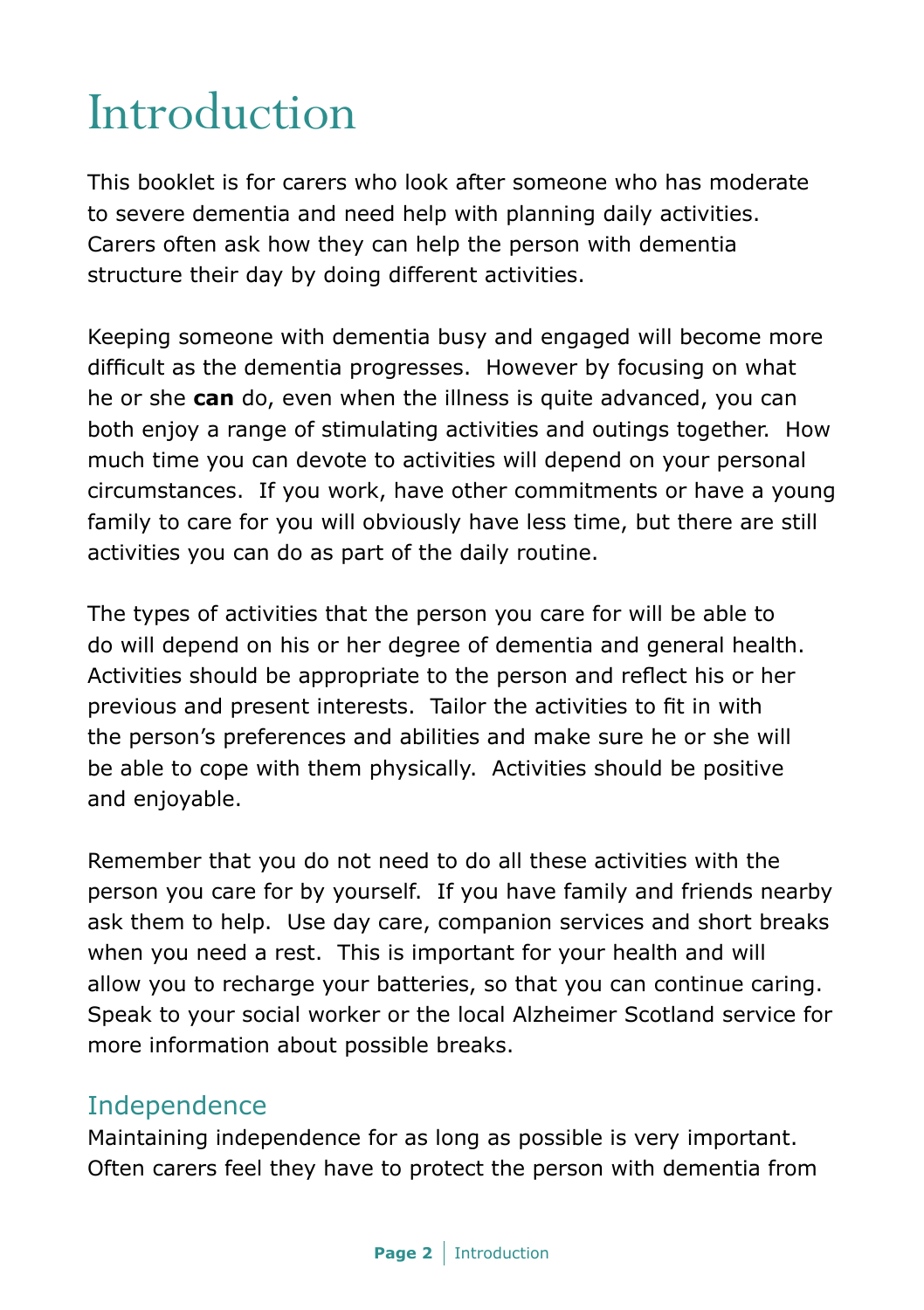all dangers and this can lead to the person becoming fully dependent on them too soon.

#### **Activities**

Activities do not need to be structured or complicated. In fact some of the best ways of helping the person with dementia remain active and stimulated are to keep him or her involved in the day-to-day tasks in and around the home. If the person is occupied for part of the day, he or she should gain a sense of satisfaction and achievement, which is important for everyone. This in turn will make your life much easier as the person is less likely to display challenging behaviours which can be hard to deal with, such as becoming lethargic, frustrated or angry.

Keep activities non-competitive so that the person with dementia does not feel a sense of failure if he or she cannot cope. Also make sure you factor in quiet time, as people with dementia become tired very quickly. Often activities are best planned for the morning when the person is more likely to have energy for them. Quieter activities are often better in the afternoons and early evening, when some people with dementia feel restless.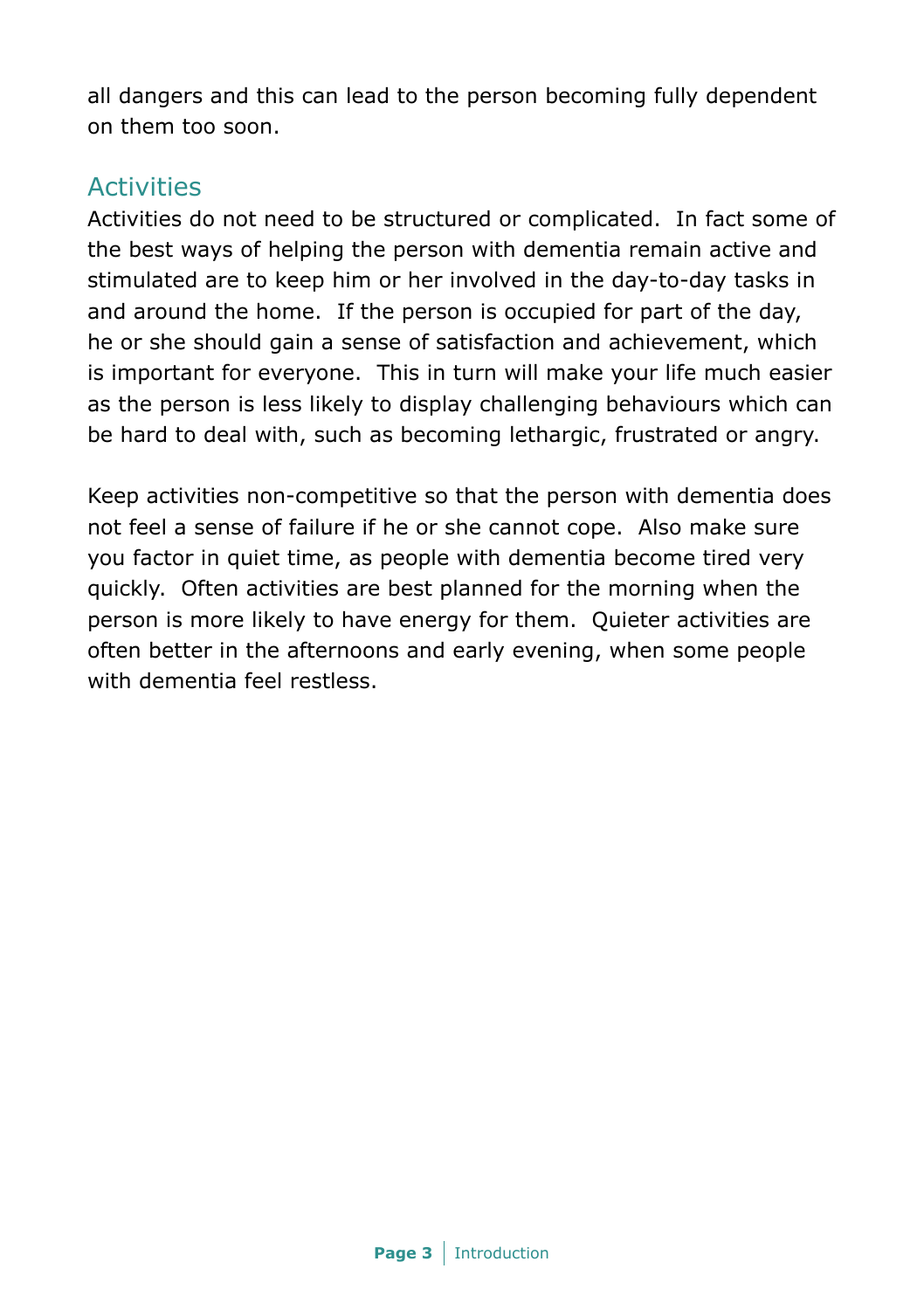# About dementia

## **What is dementia?**

Dementia is the gradual and progressive loss of the powers of the brain. The most common cause is Alzheimer's disease. Other types of dementia are vascular dementias (including multi infarct dementia), alcohol-related dementias, Lewy body dementia and Pick's disease. These diseases damage and kill the brain cells, which is what causes the symptoms associated with dementia. Every person with dementia is different. How the illness affects someone will depend on which areas of the brain are damaged.

One of the main symptoms most people with dementia experience is memory loss, which becomes worse as the illness progresses. The person may also begin to lose track of time and be unable to work out directions even in familiar places. The ability to reason clearly may decline, leading to problems with decision-making. Dementia can also cause behaviour changes, which can be distressing for carers. **There are ways of coping**. Ask for help from family, friends, your doctor or call the 24 hour freephone Dementia Helpline **0808 808 3000** for advice, information and support.

### **Communication**

#### Mild to moderate dementia

When the person has a mild to moderate degree of dementia you may find that he or she can't find the right words or names of things and may become more repetitive. Be patient and, if necessary, try to help to find the right words without interrupting the person.

*"I know I can't always find the right words. Sometimes I just use the word that pops into my head, just to keep the conversation going, but I know it's the wrong one."*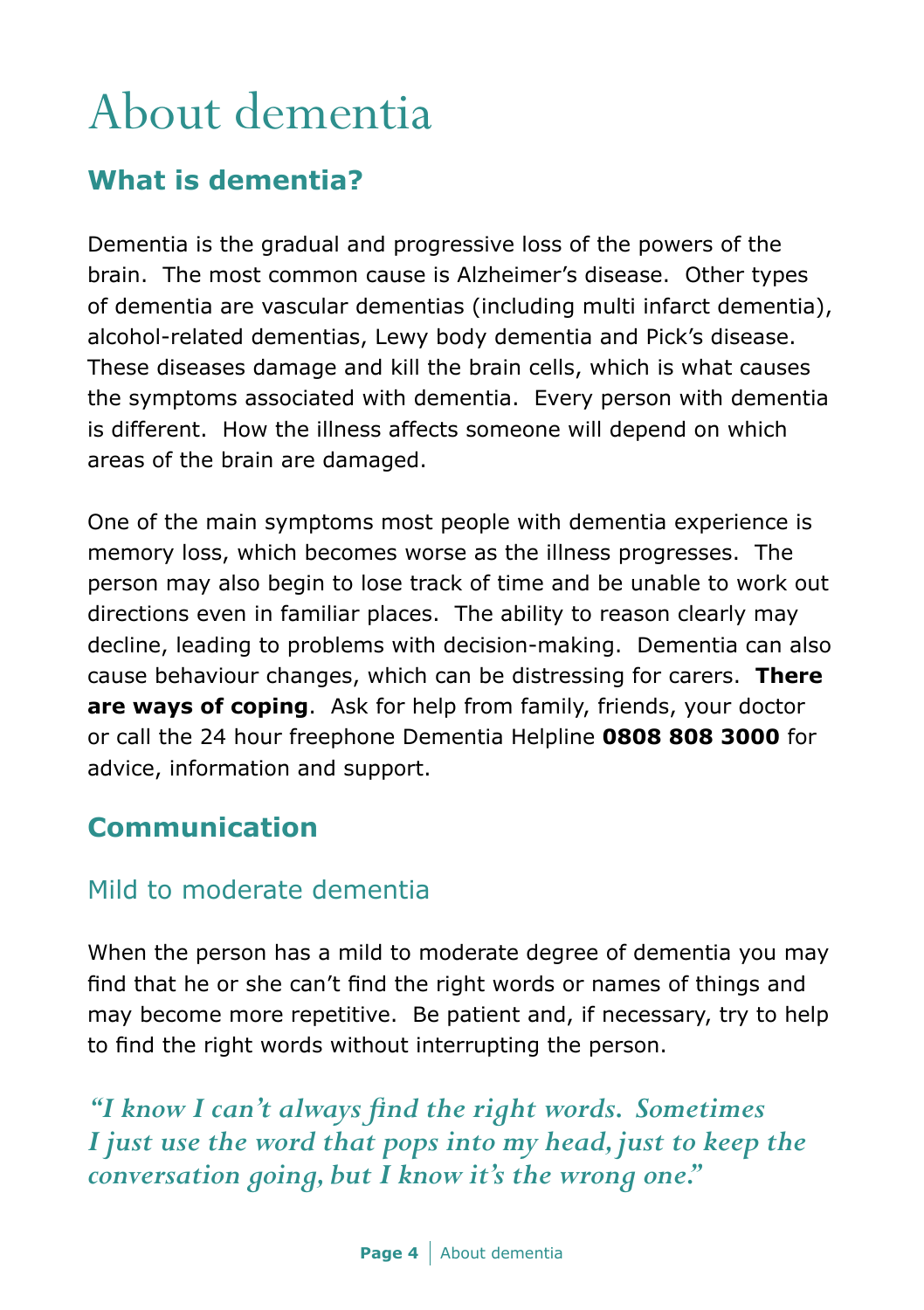Being able to communicate effectively will help the person with dementia maintain his or her independence. If you are aware of what difficulties the person has with communicating you can help to overcome them. You can also talk to staff from shops, cafes, the local post office and so on, so that they know what problems the person may have. The issue of keeping the diagnosis of dementia private may be important for some carers and people with dementia. This is an area which needs to be given careful consideration. The wishes of the person with dementia should always be taken into account.

*"My mother didn't want to go shopping anymore as she couldn't explain that she can't cope with money. Once the shopkeeper knew that my mother couldn't count out the money, he helped her with that and she has been able to go shopping by herself without worrying about money."*

#### Later on

Communication with someone who has a moderate to severe degree of dementia can be difficult. If you are patient and he or she knows you are listening and you keep eye contact, it will help concentration and the person will be more able to focus and respond. Think about behaviour as communication. If you observe the person closely and watch out for body language you can often work out what he or she is trying to express.

Communication is an important aspect of activities. Often a person who may not have spoken for some time will suddenly remember a past event or person and talk animatedly about the memory. This sudden return of a memory can be triggered by seeing a photograph or hearing a particular piece of music. Remember that the person you care for is still the same person he or she has always been, even though he or she has dementia. Finding ways to help the person communicate will ensure that he or she retains long-term memories and will help you feel that he or she is still there with you.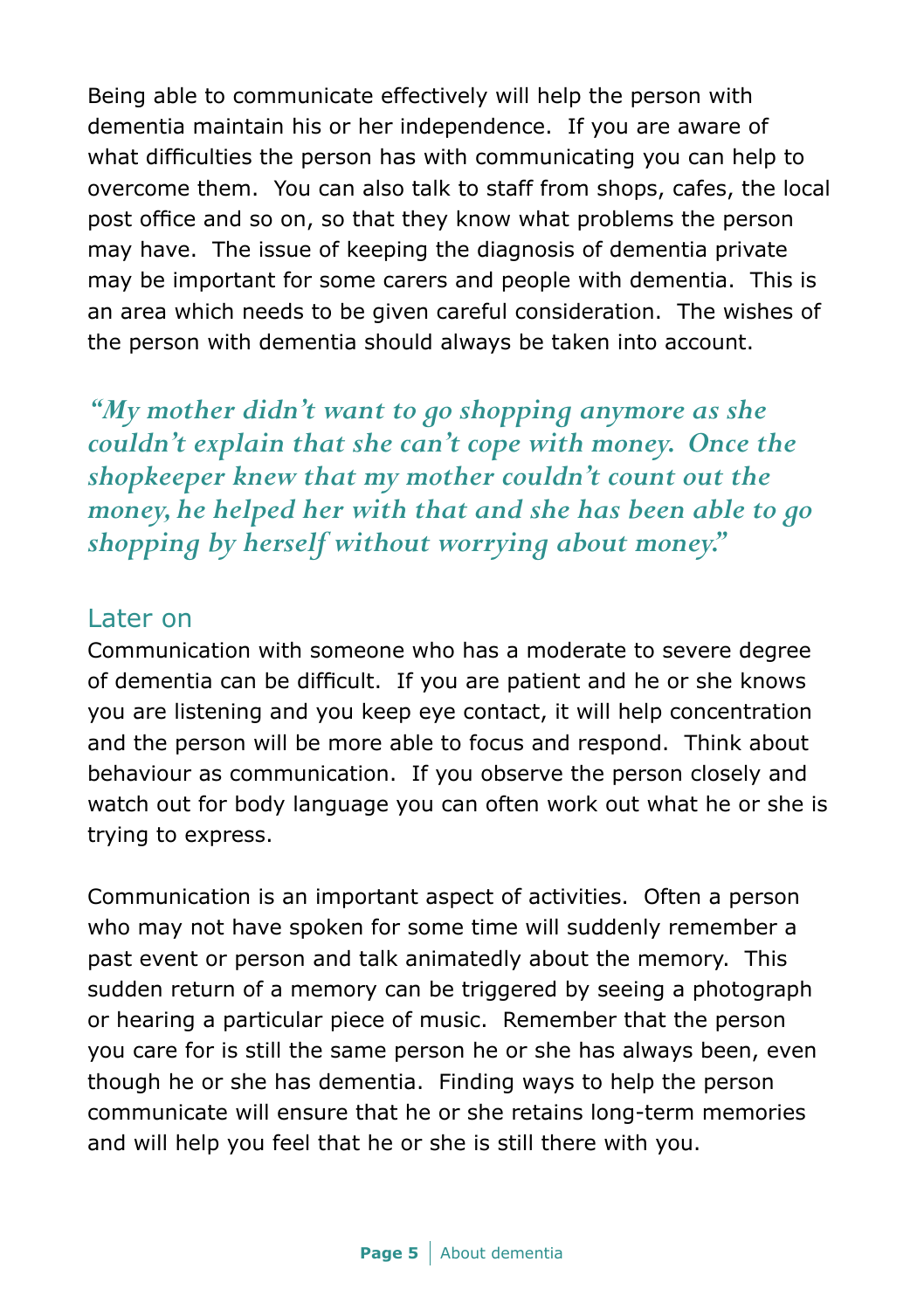## About activities

## **Encouraging independence**

Routine and continuity are important in activities. It is especially useful to encourage daily activities such as getting dressed and washed; buttering bread; washing up; polishing furniture and folding clothes - even if they are done over and over again. It is important that the person is happy to do the tasks and activities. Being allowed to carry on with everyday activities for as long as possible will not only help the person hold on to these skills and encourage independence, but will allow him or her to feel able to contribute and know that the help is valued. This sense of purpose and wellbeing should also help to ensure the person is less agitated and anxious.



**Page 6** About activities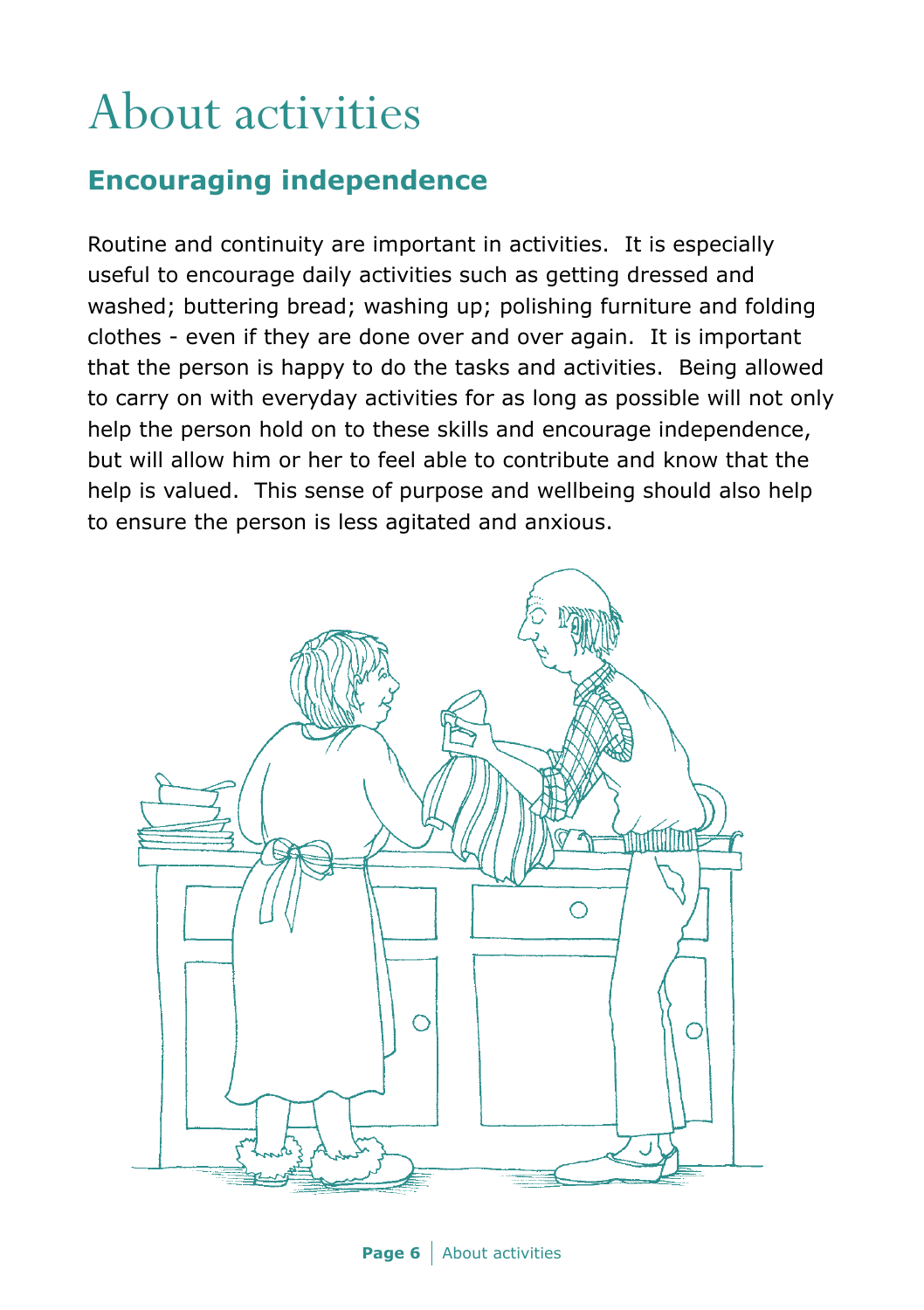## **Why are activities so important?**

Participating in activities can help to prevent frustration, boredom and challenging behaviours. Activities can:

- help the person maintain independence in and around the home
- help maintain skills
- improve self esteem
- improve the quality of life for the person with dementia and you will also benefit
- often compensate for lost abilities
- allow the person to express his or her feelings, through art, music, singing and dance
- bring pleasure to both of you as you share these moments together
- provide social contact through social activities and outings, keeping both of you in touch with family and friends.

### **How to plan activities**

Keeping to a routine is very important: planning activities which can be part of a regular routine will help you structure the day. If the person you care for has always gone down to the local shop for the paper, the chances are he or she will be able to carry on collecting the paper until quite late on in the illness. Safety issues are of course important; crossing roads alone will become unsafe as the illness progresses.

Try to plan activities for the person with dementia which you enjoy too. Don't be afraid to say no to activities if you really can't face doing a particular thing. The best thing to do is to suggest another activity: 'Why not come and help me sort through these photos', or 'Let's go for a walk'.

Have a variety of activities organised that the person with dementia can do each day, e.g. a memory box, looking at photos, looking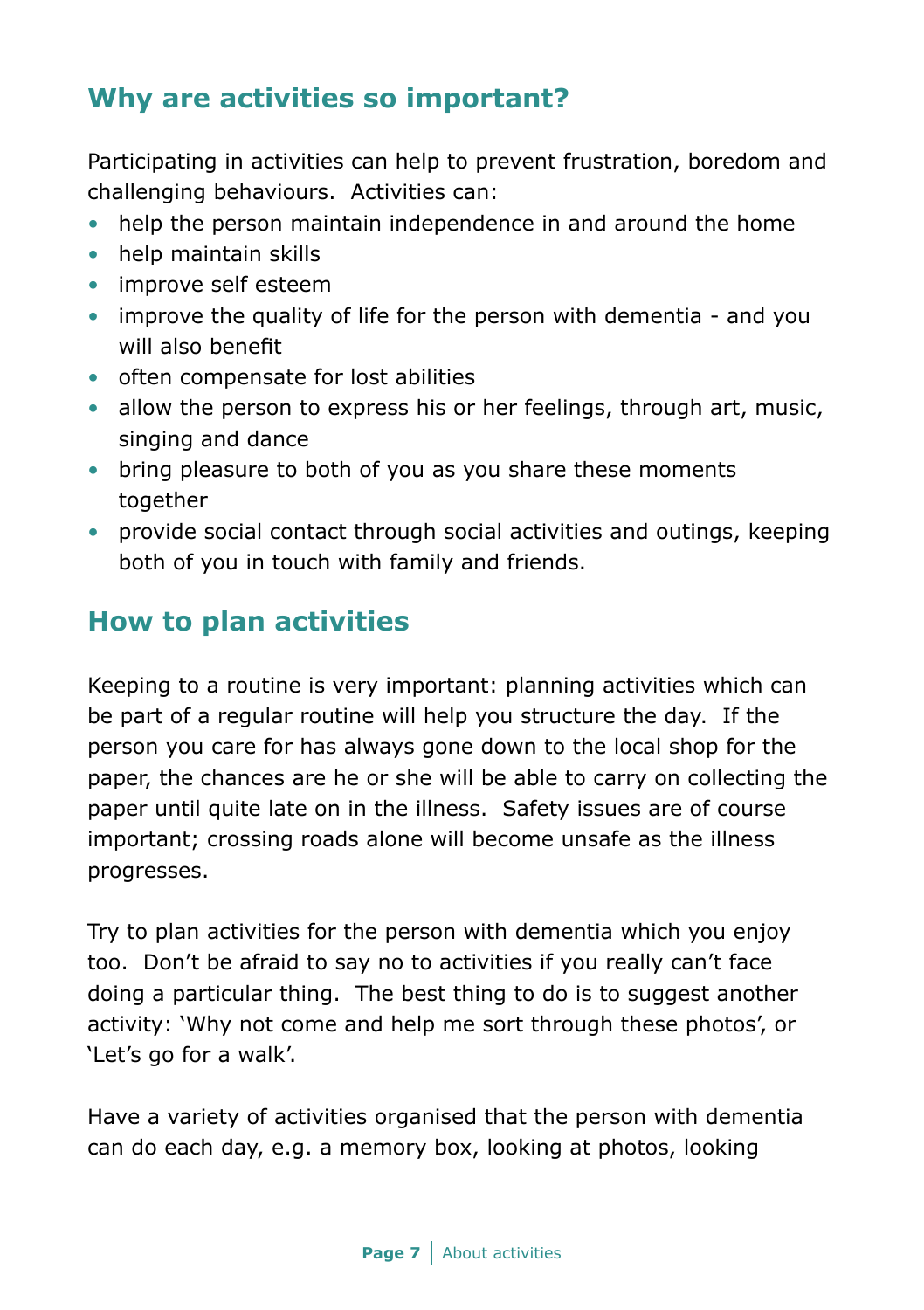through a life history book; clothes and napkins ready for folding; dusting; knitting or other activities which are enjoyed. If a certain task does not appeal one day you will always have another activity to suggest instead.

- Plan tasks and activities which you can do together and also plan activities the person with dementia can do by him or herself. This allows you some time to yourself.
- Think about what the person has enjoyed doing in the past and plan activities which will involve things he or she can remember.
- It is usually better not to do anything which involves learning new tasks and skills - stick to what they already know. However, some new tasks can be learned.

## *"My father learned how to play 'Solitaire' using a mouse on the computer in 10 minutes. He loved it!"*

• Make sure the person will be safe, by providing an environment which will allow him or her to enjoy the activity without you worrying about safety.

## **Things to keep in mind**

### Prompting

In order to help the person through a task you may have to help with all the different stages of the process. For example, for vacuuming, you might need to remind the person where the vacuum cleaner is kept, where to plug it in and how to switch it on. If you don't help with all of these stages each time, the person will no longer vacuum. While this may seem like a lot of work for you, it will be of great benefit to the person you care for. Retaining skills and providing a way in which he or she can be useful will allow the person to experience a sense of satisfaction in helping with each task.

#### Time

Remember that many people with dementia have problems concentrating. The person you care for may be unable to do certain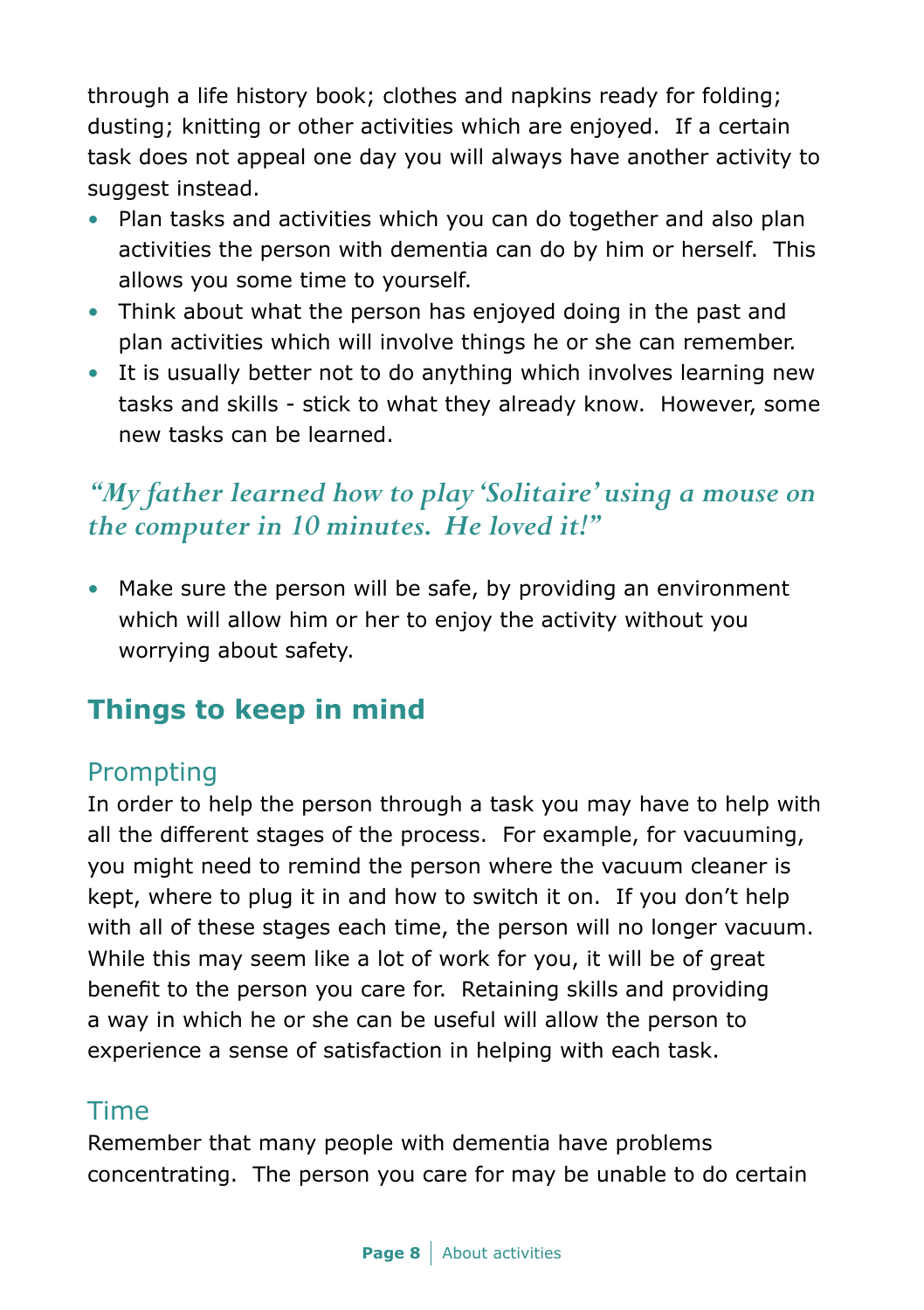tasks for any length of time. Plan for this by having a variety of activities he or she can do.

All activities are likely to take a bit longer to do than before. Try to be patient and allow more time than you would normally. For example, getting dressed can be a long process; however if you adapt to this and let the person do as much as he or she can, step-by-step, he or she will be able to dress him or herself and will retain these skills.

#### Support

Try not to be critical of how the person does things. The main aim of activities is to help the person with dementia achieve what he or she is capable of and be stimulated and happy. A perfectly clean kitchen or a well-made bed is not the goal. It is important that the person gains a sense of achievement and satisfaction.

Do not over stimulate as this may make the person anxious and agitated. Plan quieter activities for when he or she is tired, anxious or likely to become disturbed by loud noises, busy places etc. If you enjoy going out for a coffee or to a restaurant together choose quieter times when you can relax and enjoy the experience.

#### Adapt

Remember that the person with dementia will gradually lose the ability to do some tasks as the illness progresses, but will retain other skills. Each person will lose different skills depending on which part of the brain the dementia affects. Try to be aware of these changes and adapt activities accordingly. This will reduce the amount of distress and anxiety he or she feels as the dementia progresses. **Always remember the person you care for is still who he or she always was, it is just the ability to do things which changes.**

If the person becomes frustrated or angry, because he or she cannot cope, make sure you work out what help he or she needs or change the activity.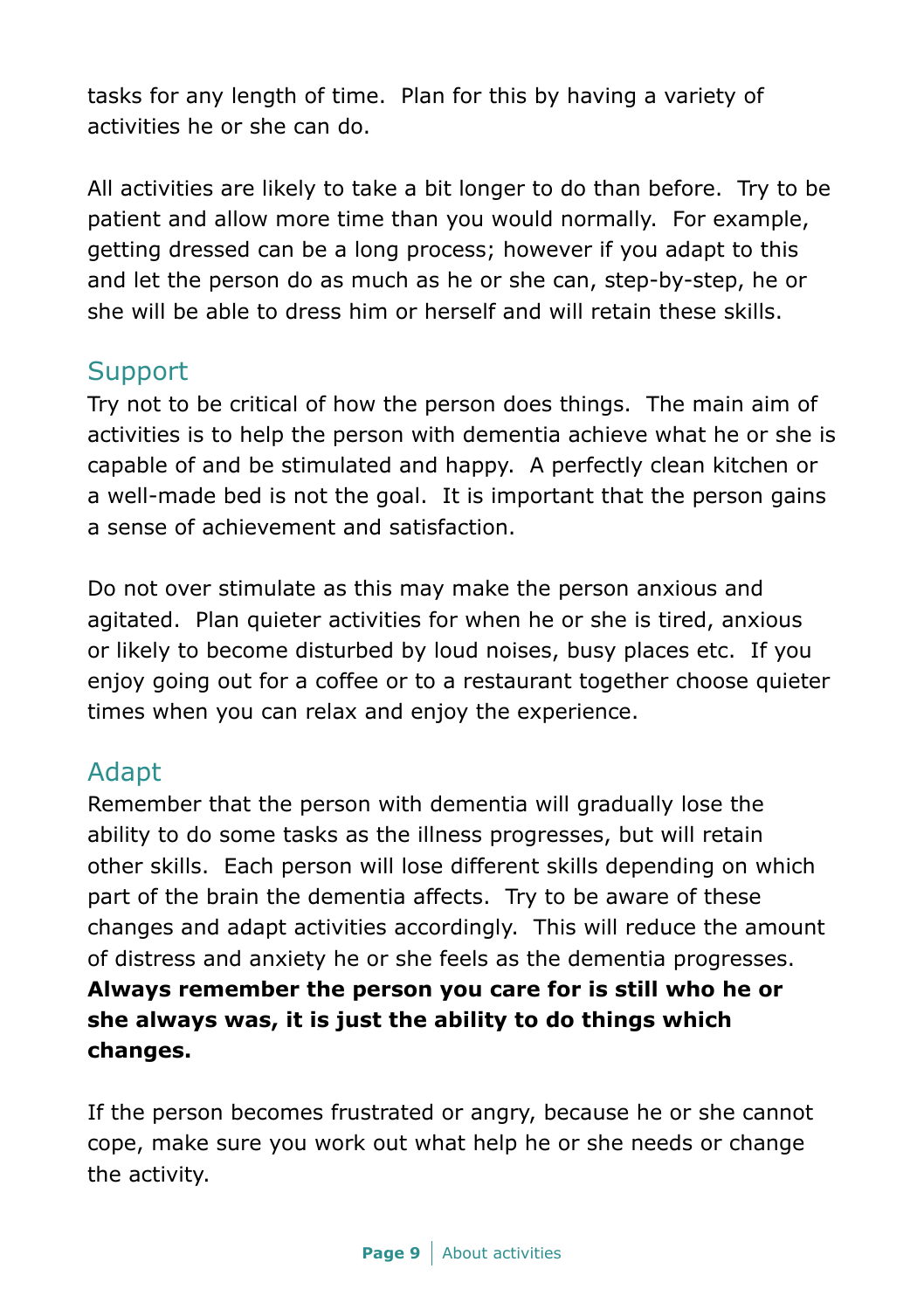#### **Community**

Help the person stay involved in community activities. For example, the person may have been used to going to the local church, synagogue or mosque or to local clubs. Make sure that he or she can continue to go if he or she wants to, as it is important to keep in touch with friends and maintain a normal routine. This will ensure the person with dementia remains a part of the community.



Explain to people the person may come into contact with that he or she has dementia (as long as he or she is happy with disclosing this information). You can outline what difficulties he or she may have and let them know how they can help. Give friends a copy of the booklet *I'll get by with a little help from my friends*, available from the Dementia Helpline, to help them understand why their friendship is important and what they can do.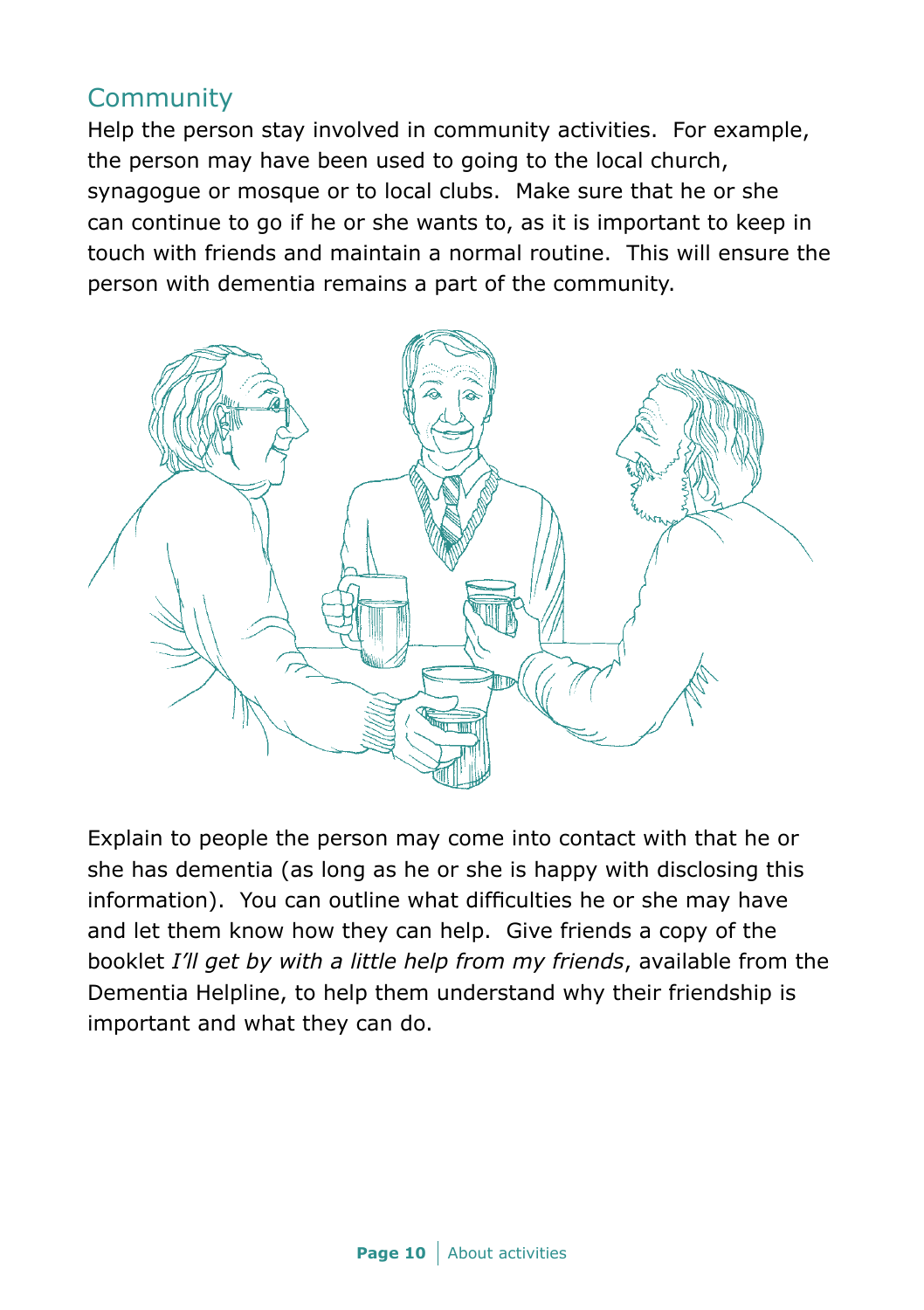# Some suggestions for activities

Carers throughout Scotland have provided many suggestions for activities, which might work for you too. Some of them are outlined below. Why not try them and see if the person you care for enjoys them?

## **In the home**

If you can involve the person you care for in everyday household activities this will help him or her retain useful skills. Usually he or she will be happy to help, as long as you give guidance to help him or her through the tasks one step at a time.

It is usually a good idea to suggest activities by saying something like 'Could you give me a hand with the dusting', or 'Would you mind folding these clothes for me?' By allowing the person with dementia to feel useful and included in the day-to-day activities you will provide an important sense of self-fulfilment. Most people like to feel useful and needed.

If the person wants to do certain activities over and over again, as long as they are not dangerous or likely to harm anyone, let him or her carry on if you can bear it. As long as the person is happy and content with what he or she is doing there is no harm in repetition.

#### Housework

Doing housework may not be to everyone's liking, but often it can be an enjoyable activity as these types of skills are often retained until later in the illness. Polishing, dusting, tidying stacks of magazines, sweeping, making the bed, folding clothes are all activities which can often still be done successfully.

Be sensitive to the person's wishes. If he or she has never liked housework, he or she may be unwilling to take part in these tasks now!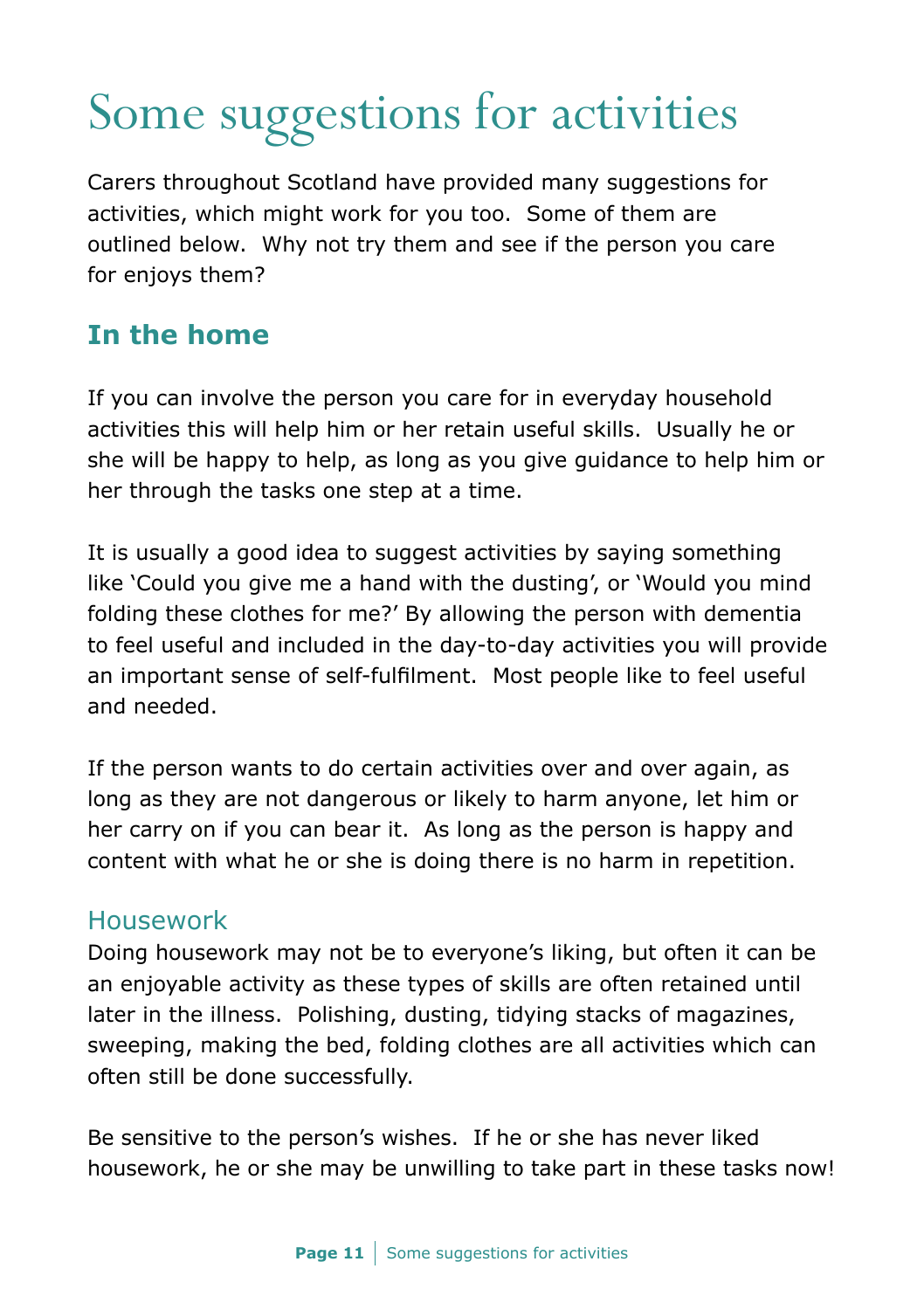Try reminiscing at the same time - recalling how things were done in the old days can make tasks more meaningful and enjoyable.

#### Music and dance

Listening to music, singing and dancing are other activities which can be enjoyed at home right through to the later stages of dementia. Carers have suggested obtaining a 'walkman' with headphones (as long as the person with dementia can tolerate them). Listening to familiar music can be of great comfort.



Many people with moderate to severe dementia can still sing favourite songs from their childhood and younger days. If the person used to play the piano or another instrument this will often be another skill he or she retains.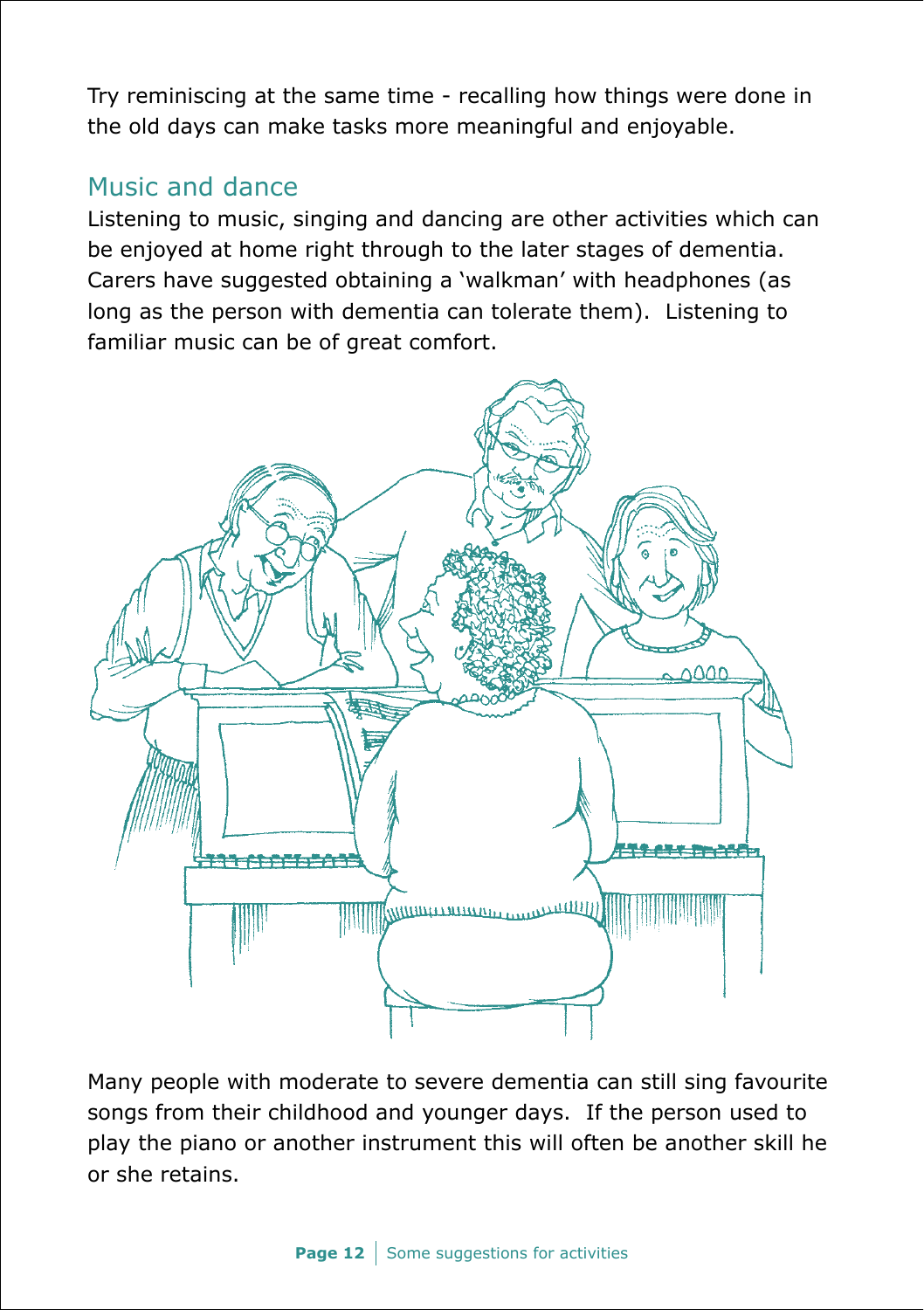## *"I couldn't believe it when he sat down at the piano and could play many of the pieces he used to play. It was wonderful."*

If the person with dementia finds it hard to communicate during the later stages of dementia you will often find that he or she can express his or her emotions through the music.

Record favourite pieces of music and play them when he or she is restless or upset. This will often calm the person. Carers have suggested playing the music in the bathroom can help the person relax, especially if bathing is not enjoyed by the person you care for. Singing can also be good when you are helping the person with intimate care tasks, such as washing or dressing. It can help to calm and distract the person. It can also help the person feel secure especially useful for people who don't understand why they need help.

#### Massage

Try giving a hand massage or manicure. This is easy to do at home and can provide a great deal of pleasure and relaxation, as there is social as well as physical contact. This is often particularly appreciated later in the illness when verbal communication is limited.

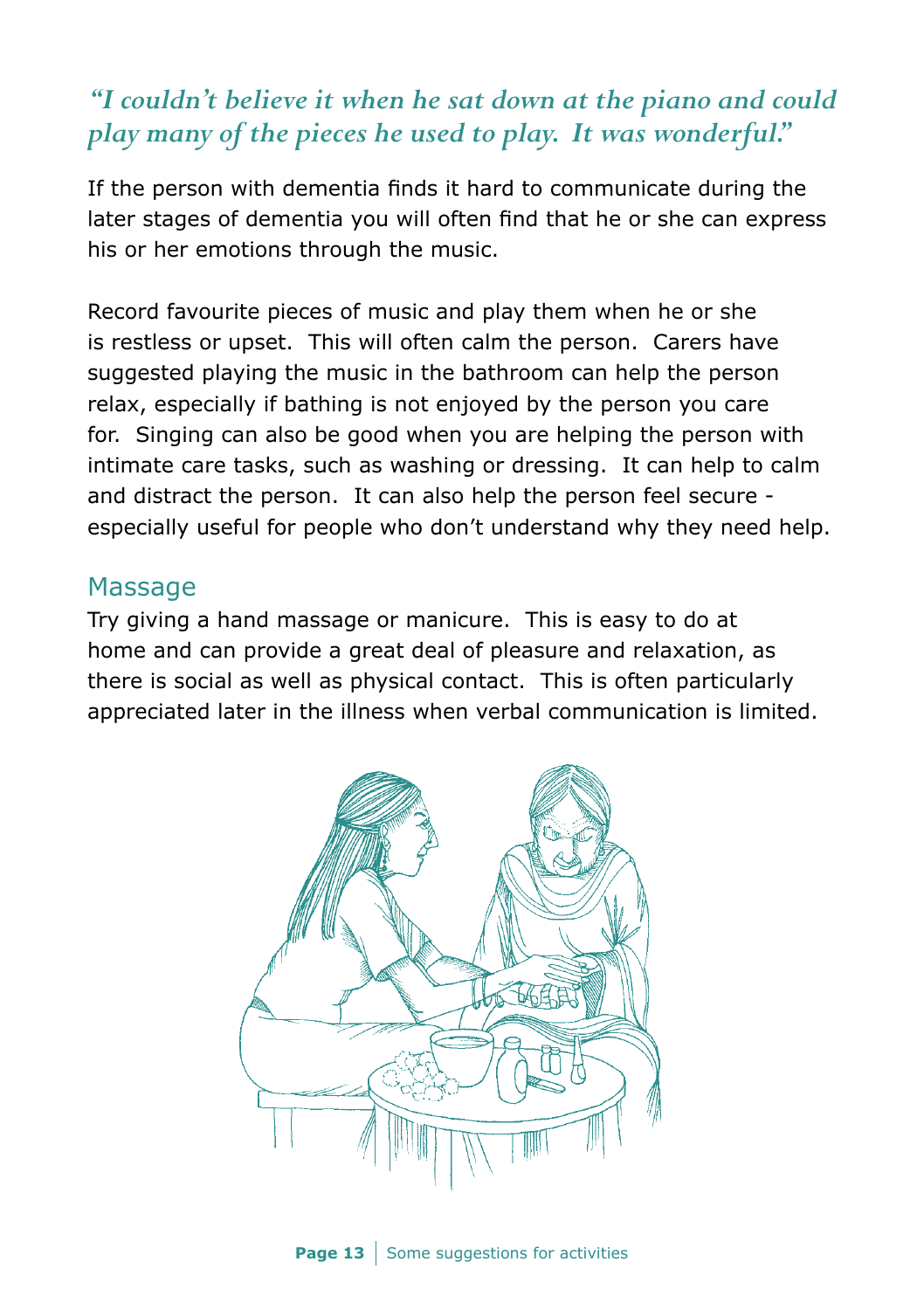#### Reading

Reading can become difficult for someone with dementia as his or her concentration and mental ability to read decreases as the illness progresses. If the person would still like to read papers, magazines and books you can help by reading aloud and helping him or her go through the paper.

*"I often point out articles of interest and read and talk about what is in the article. It makes it easier for her to concentrate and understand the article."* 

Reading to the person will allow him or her to keep up with the latest news and follow interests. Family and friends can also help with this activity.

Audio books are useful as the person can relax and listen to the book on tape. There are a huge variety of these tapes available from the libraries and bookshops. In many areas there is a talking newspaper service, which can keep the person up to date with local events and news.

Keep books with pictures of particular interest around the house which the person with dementia can look at during quiet moments.

### Watching TV

Many carers say that quiz programmes, old films and programmes about the person's special interests can be enjoyed by both the person with dementia and the carer.

Try taping the programme and watching it in parts. This allows the person with dementia to take a break and you can also discuss what is happening in the programme.

*"I have found it very useful to discuss the programme before it comes on TV. This way we can talk about the film or*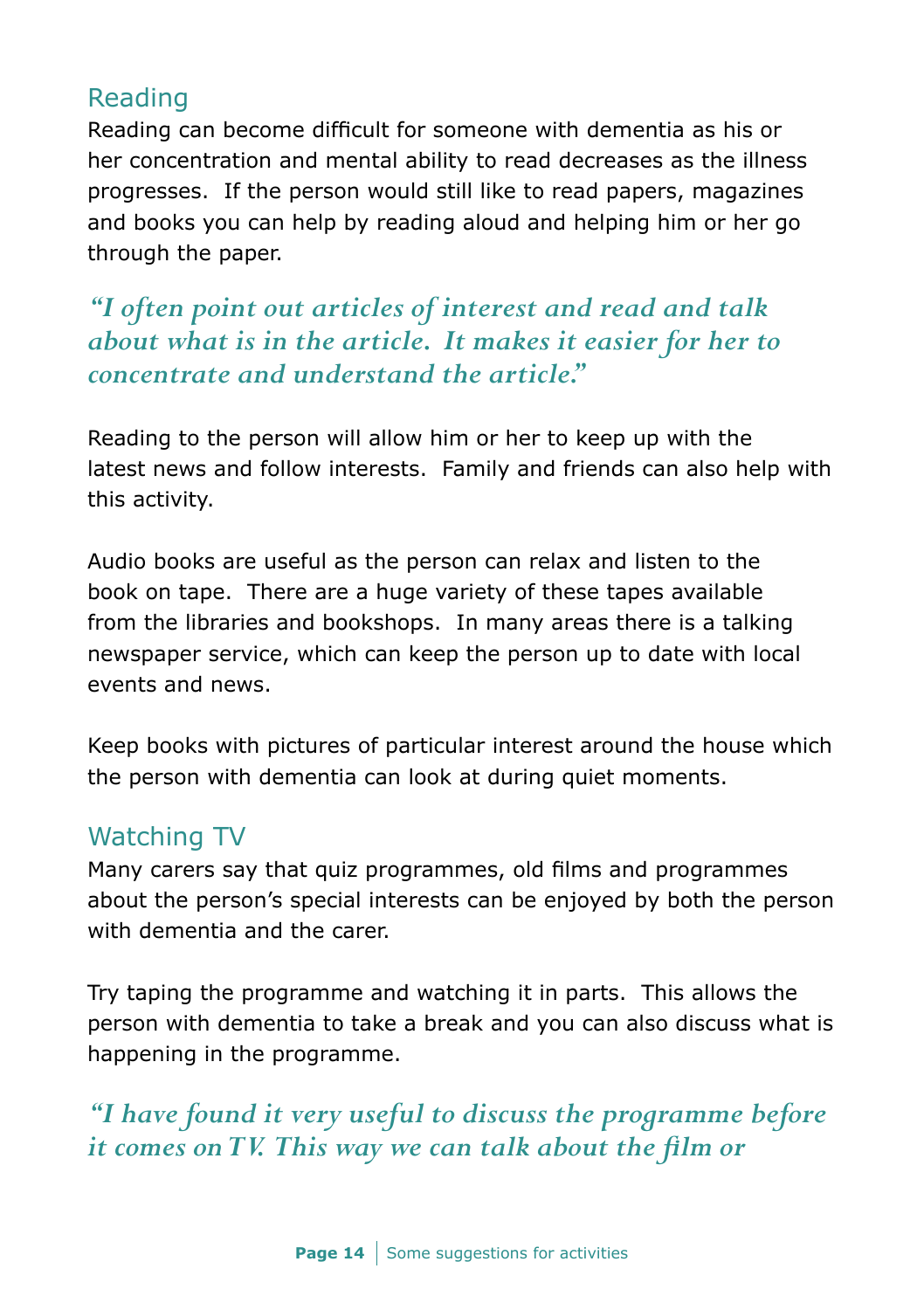## *documentary and it is easier for the person I care for to understand the programme more quickly."*

#### Games

Dominoes, card games and jigsaws are also enjoyed by many people. There are special jigsaws with larger pieces available and specially designed cards for those whose eyesight may be failing or who have arthritic fingers. Try out games you know they have played and enjoyed in the past. Although some people will enjoy children's jigsaws and games, many people will find them too childish, and prefer more appropriate ones.

One source of jigsaws with large pieces and other items such as tapes

and CDs with radio tunes and voices from the 40's and 50's, which can stimulate memories and encourage discussions, is ROMPA. Contact them on 0800 0562323 or look on their website, www.rompa.com. Jigsaws from ROMPA are approximately £15 and tapes are £17.

<sup>N http://www.community.com/1999</sup>

## **Reminiscence**

Remembering our early childhood experiences is usually an enjoyable activity, and to some people with dementia it can be the only way that they can make contact with their own identity. People with dementia often forget recent events; however when you talk about the past or look at photos you will often find that these trigger detailed distant memories.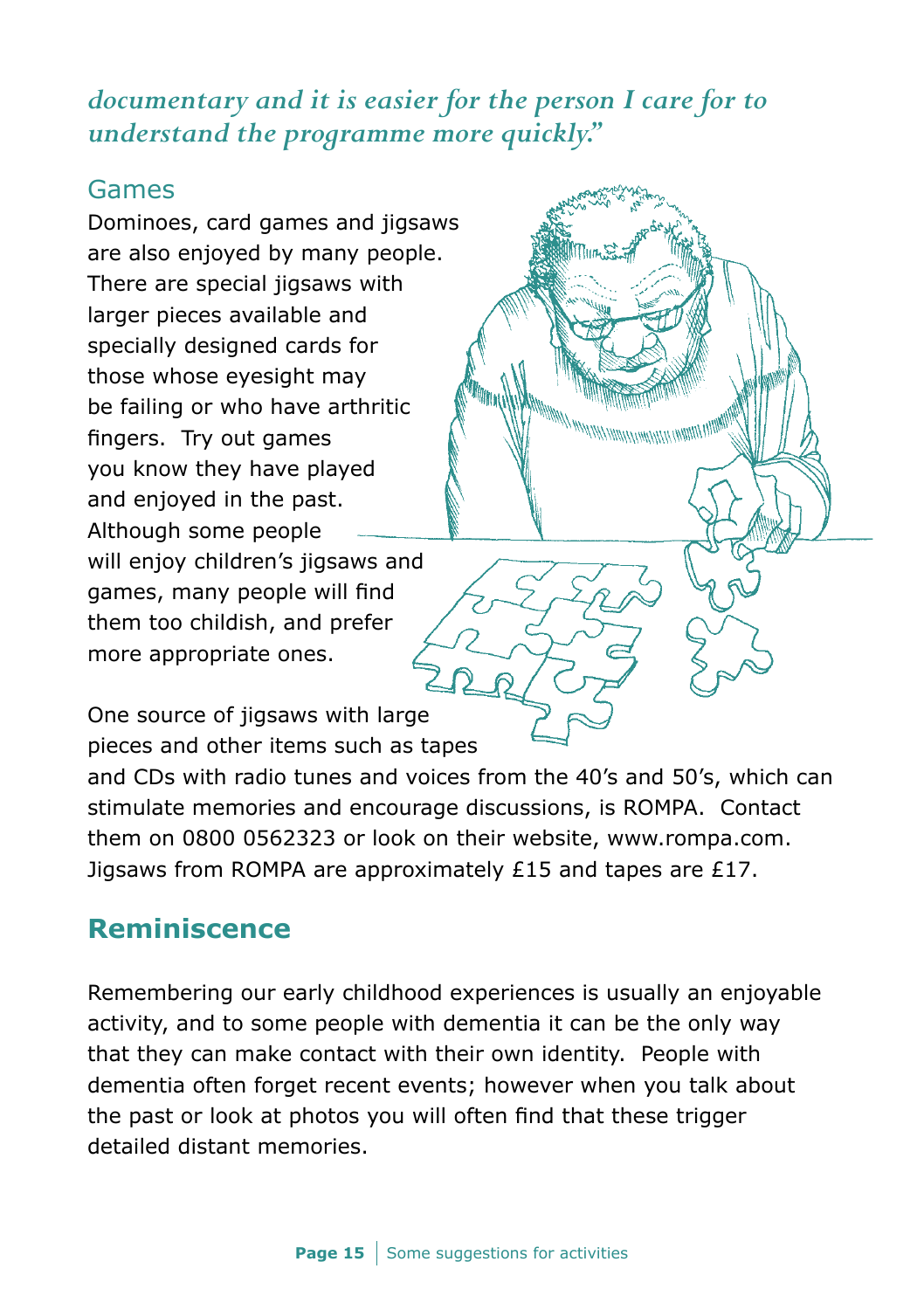The person will often show great delight in being able to share these memories and talk about old times. It is best if you do not 'test' the person's memory when looking at old objects and photos, as this can make the person feel frustrated or anxious if he or she can't remember certain people or events.

#### How to help the person remember

On some days the person will remember many events from looking at photos. He or she may remember who the people are in the photo or where the photo was taken, but on other days the photos will not trigger any memories. You can help by labelling photos to identify who and where the people are. Often a few hints will bring the memories flooding back.



Do take time to talk about past events, as these memories may be the only ones remaining to the person and are therefore precious. This can be an enjoyable experience for both of you, especially if you are reminiscing about the times you have enjoyed together. It can strengthen the bond between you and remind you of all the good times.

#### The senses

Smell, touch, taste, sight, sounds, photos, music and movement can all be part of reminiscing. You can just have an informal chat or you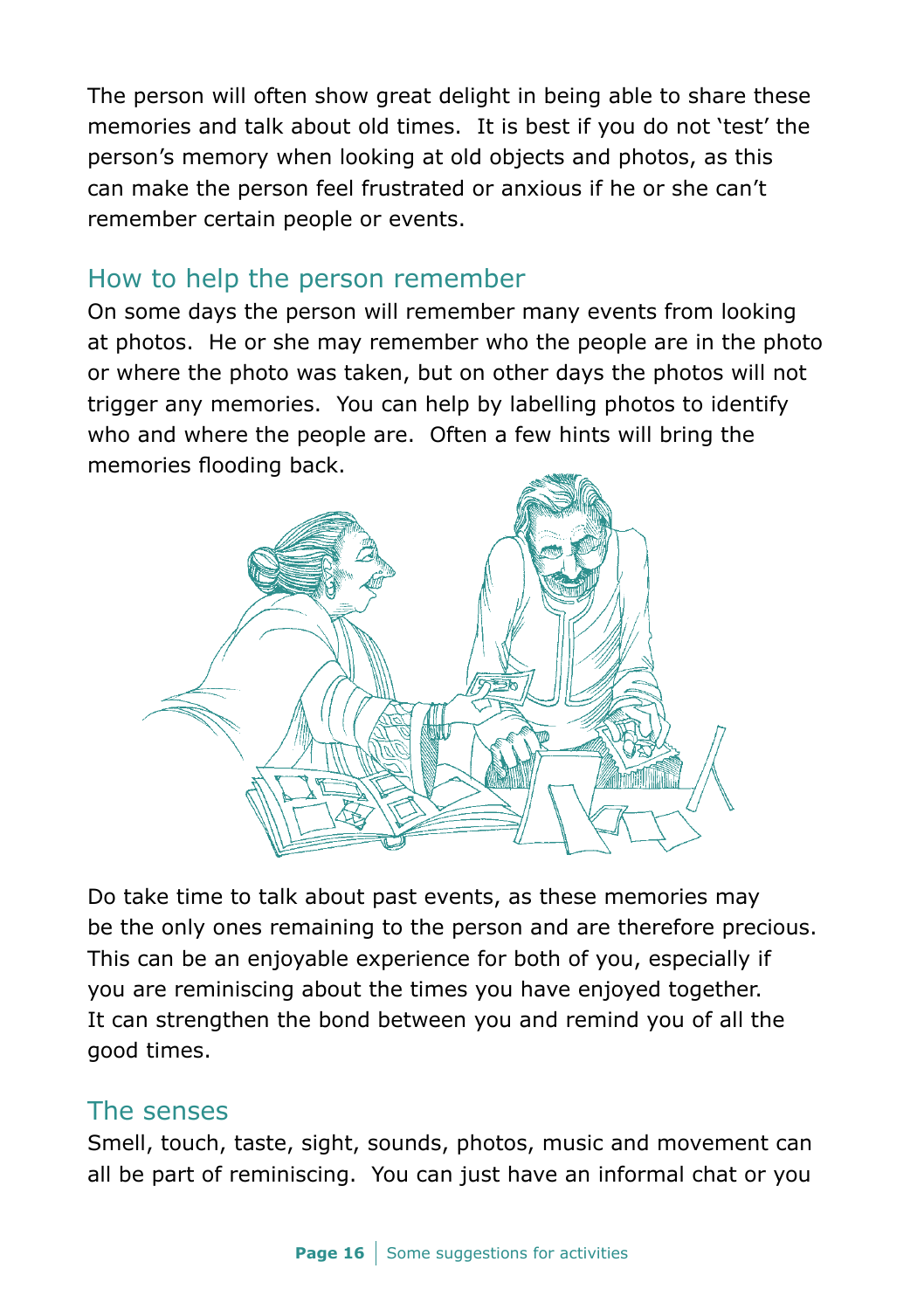could prepare a set of objects, photos and music. Often smells like lavender or smells from work or holidays will bring back very vivid memories and can start a long discussion about past times. Music is also a very powerful way of evoking memories.

#### Family and friends

Often friends and relatives enjoy these types of reminiscence activities and are willing to bring photos and objects with them. This is a great way of involving visitors in stimulating activities.

Sometimes it can be a bit stressful for visitors if they are unsure of how they should act or what they can do with the person with dementia. You can help by preparing them in advance, especially with tips on communication. Social contact is very important and you should encourage as many visitors as possible, as long as the person with dementia enjoys them.

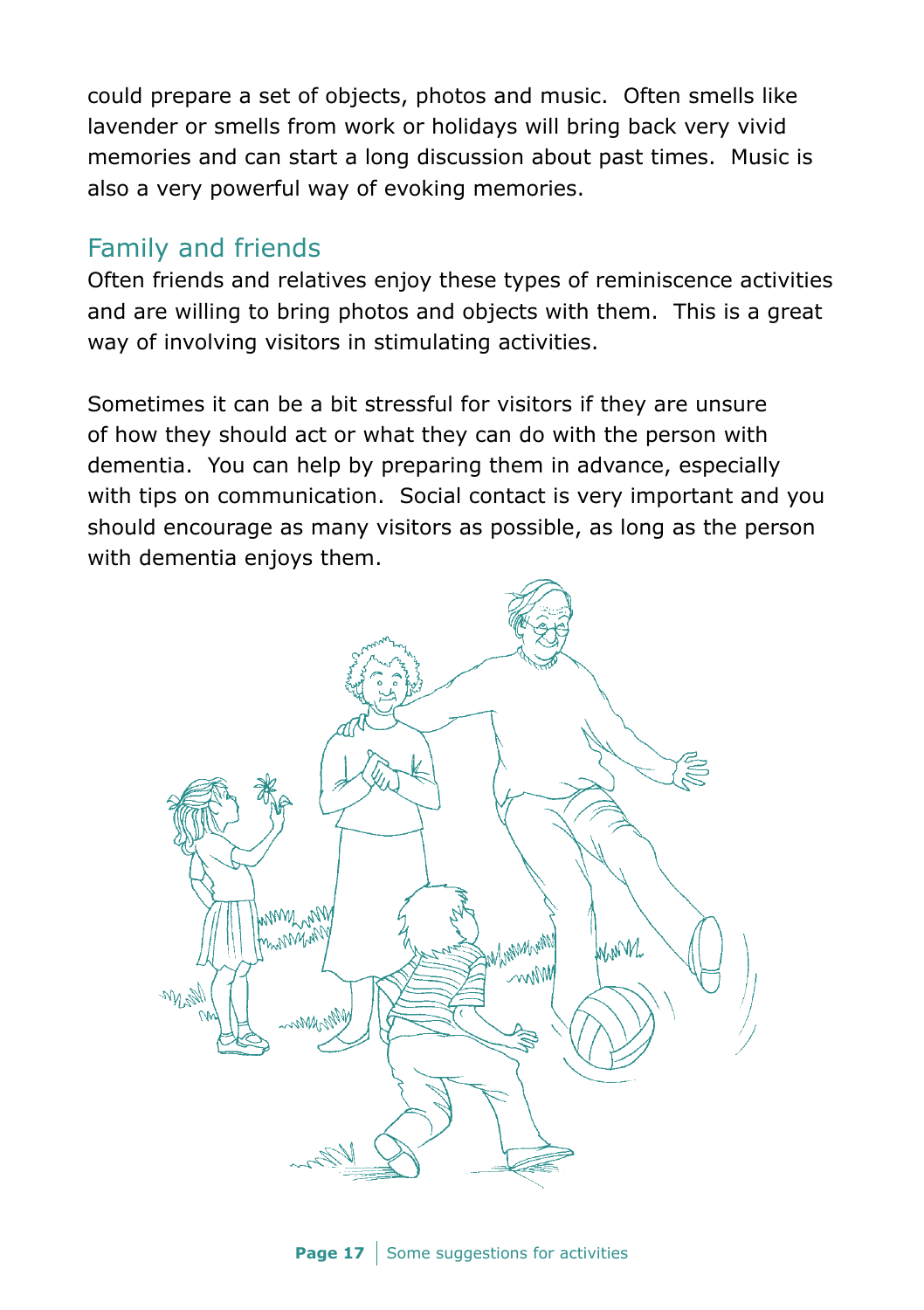One carer got friends and relatives to tape anecdotes onto a cassette for the person with dementia to listen to. The tapes can be enjoyed together, as a chance to reminisce, or the person can listen alone.

You may find that the person enjoys visits from grandchildren or friends' children. Children are usually very happy to communicate in any way they can with people. They may enjoy playing games the person with dementia remembers from his or her childhood.

#### Memory boxes

Putting together a memory box is a good way of stimulating and drawing out memories. Put favourite objects, old photos, and items from the person's work in the box to be examined. If the person is agitated, looking at the objects may calm him or her down. During quiet moments, when the person is tired or you don't want to go out somewhere, looking at the photos and objects can be a very relaxing way of being together.

#### Life story book

In the same way as the memory box you can also put together a life story book. You could combine photos with notes about his or her:

- mother and father, sisters and brothers
- children
- work
- places he or she has visited or lived in
- favourite holidays
- friends
- hobbies
- favourite foods, least favourite foods
- colours
- favourite films, music
- likes and dislikes
- politics.

Photos, post cards, scraps of material from old clothes or bedcovers and other memorabilia can be added to the story book. This can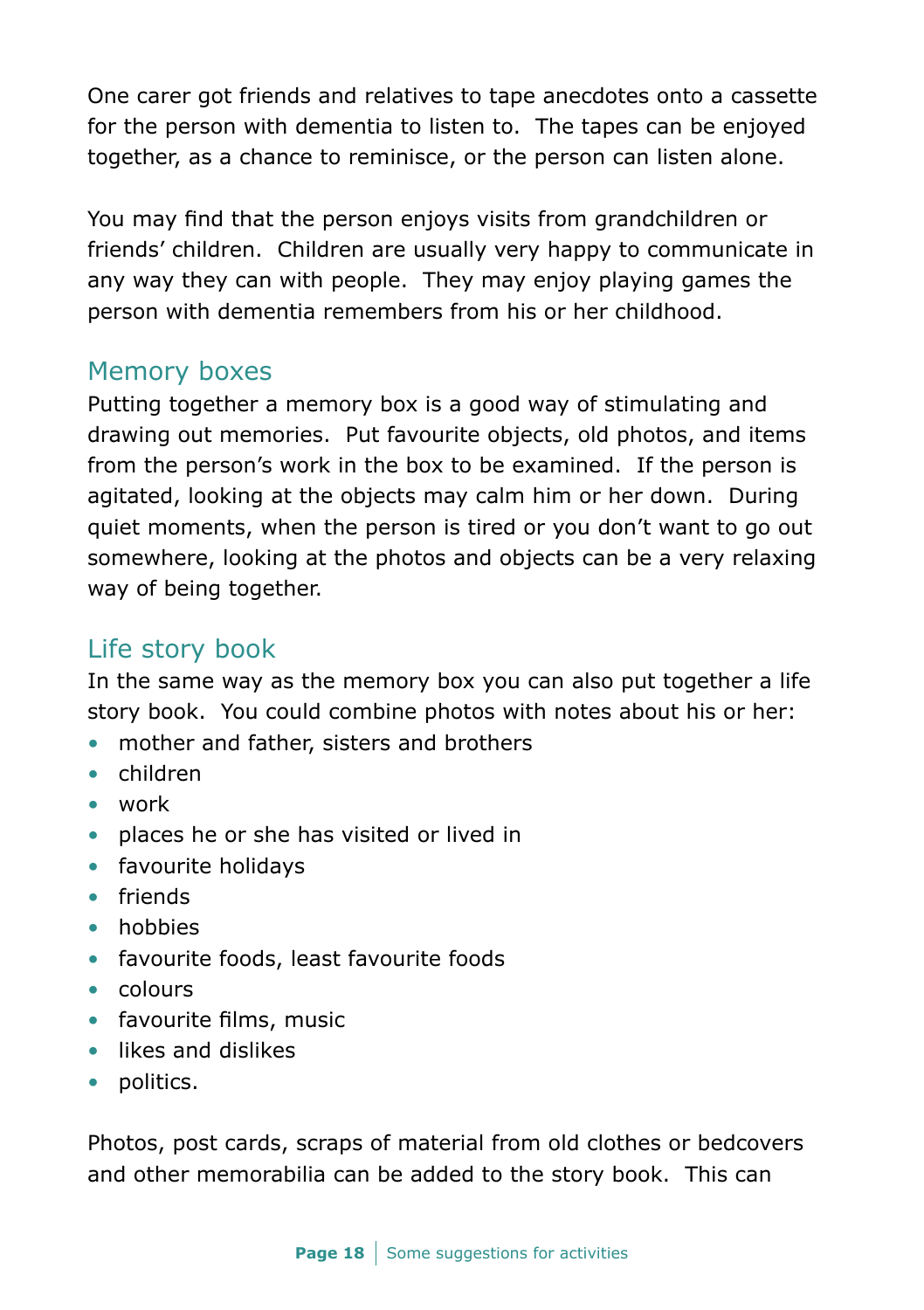be a very enjoyable activity for both of you. As the person's illness progresses it will become more important that the memories are all written down and recorded so that others can help the person recall those important times.

If the person does have to go into a care home this book can be taken and shown to the staff. It will provide them with a very valuable history and background of the person's life, which will help them to get to know him or her.

## **Creative activities**

#### Writing

You may find that the person you care for enjoys writing if he or she has mild dementia. Perhaps you could suggest he or she writes about school days, past holidays and family meetings, so that grandchildren will be able to read about his or her past. These stories could be made into a book with photos and old postcards. Even later on, writing post-cards and birthday cards can be a way for the person to keep in touch with friends and family.

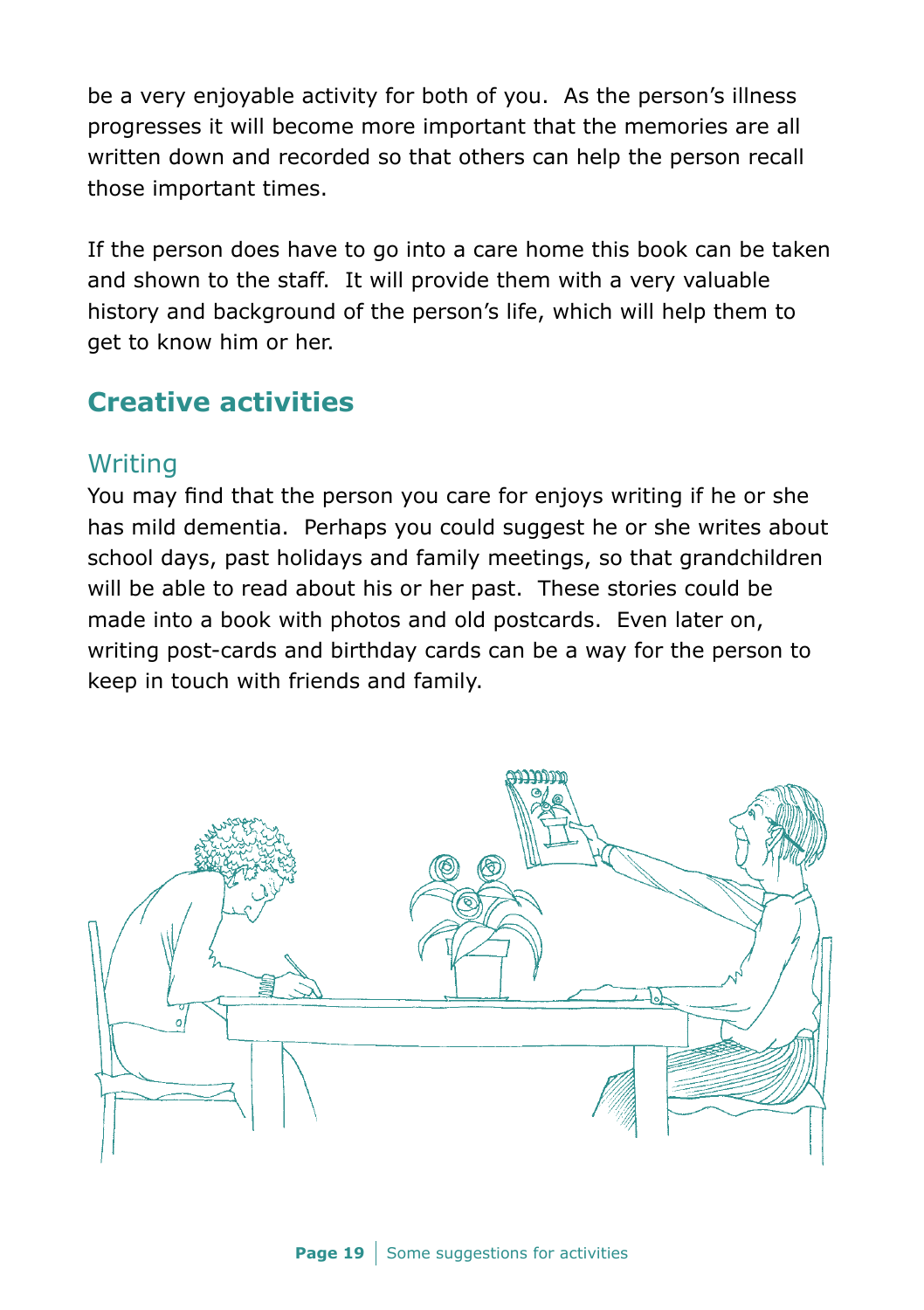#### Art

Producing artwork is often exciting and interesting. Even if the person has not painted a picture since his or her school days, being creative with paints and other craft materials can be very enjoyable and satisfying. Remember that the end results do not have to look like 'works of art'.

Depending on the person's interests and what he or she enjoys doing there are many different types of projects you could enjoy together. Painting on plant pots or wooden photo frames, or even small pieces of furniture like wooden stools can be very satisfying and produce some great results. Look around art shops for ideas. There are kits available for sand art, painting by numbers and collage kits. Art galleries and exhibitions are also likely to be a source of interest and a subject for discussion. For most people it's best to use adult materials because items obviously meant for children can offend.

#### Restoring furniture

Carers have also suggested buying old pieces of furniture to restore. Sanding and polishing can be very relaxing and the person with dementia is often absorbed for long periods of time if he or she enjoys this type of work. However, beware of paint strippers as they can burn the skin; electrical sanders should also be avoided.

## *"I can't believe how much time my husband spends on restoring pieces of furniture. He loves doing it and seems to find it very satisfying."*

#### Knitting, sewing and embroidery

If the person you care for has always knitted or done embroidery or tapestry you may find he or she retains these skills for a long time. You might have to encourage him or her to start and be prepared to help with each stage, but it is worth persevering. The end result can give a wonderful sense of satisfaction.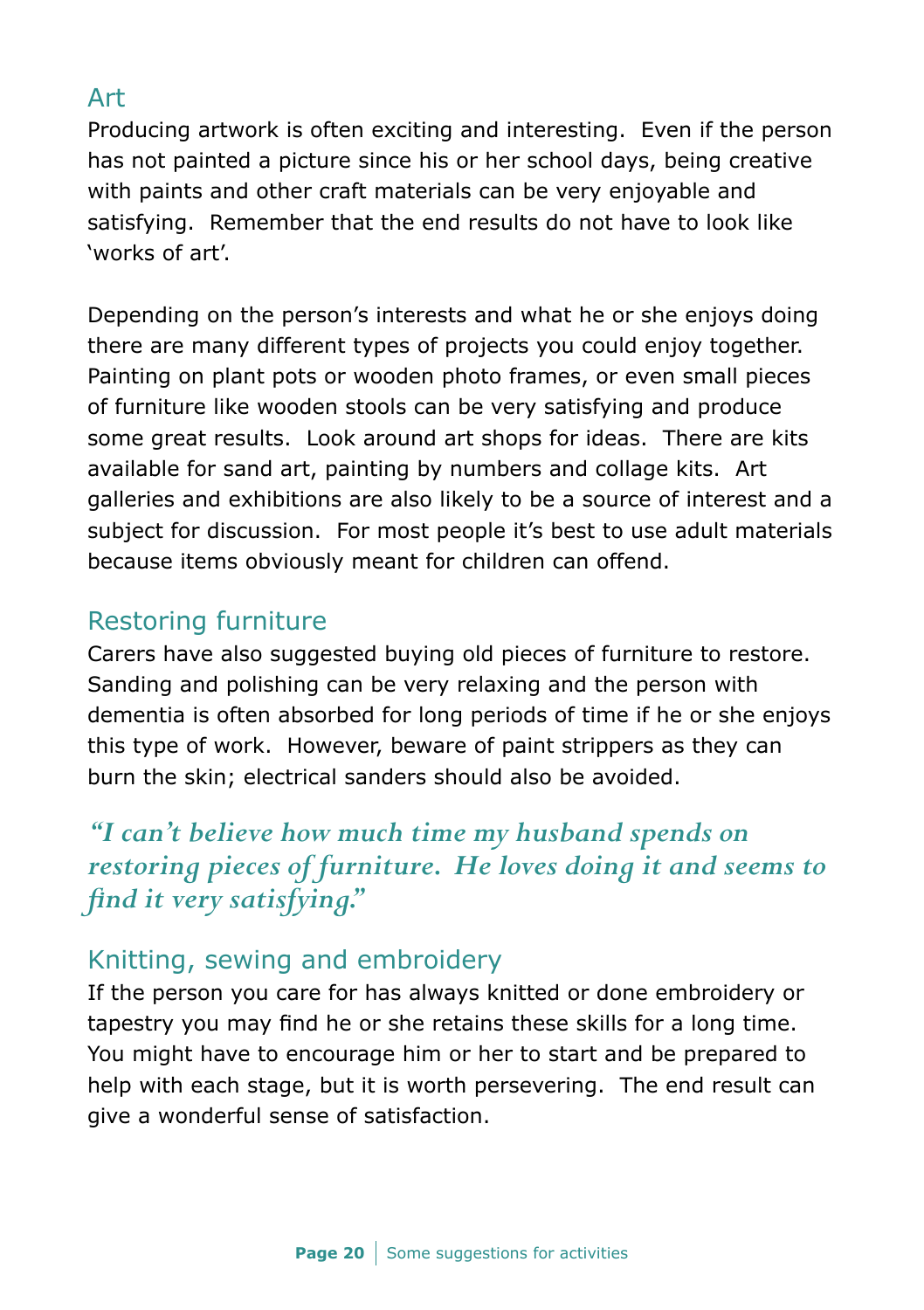#### Gardening

Gardening is another favourite activity enjoyed by many people. Gardening provides a change of scene and will also ensure you both get some fresh air and exercise. It may be a good idea for the person to have his or her own patch of garden to dig and plant in. Weeding, trimming lawn edges, sweeping paths and general tidying in the garden can all be tasks many people with dementia can cope with. However, make sure he or she doesn't use electrical equipment or potentially dangerous tools.

Try to plan the garden so that there are lots of different varieties of plants, with bright colours and interesting scents - for example, lavender and rosemary. These can be stimulating and enjoyable for people with dementia even late on in the illness.

*"My husband enjoys gardening so much I haven't the heart to stop him. He sometimes makes rather a mess, but I think it's worth it for the pleasure it gives him."*

If you do not have access to a garden, indoor gardening, such as planting bulbs and herbs in pots can an enjoyable activity too.

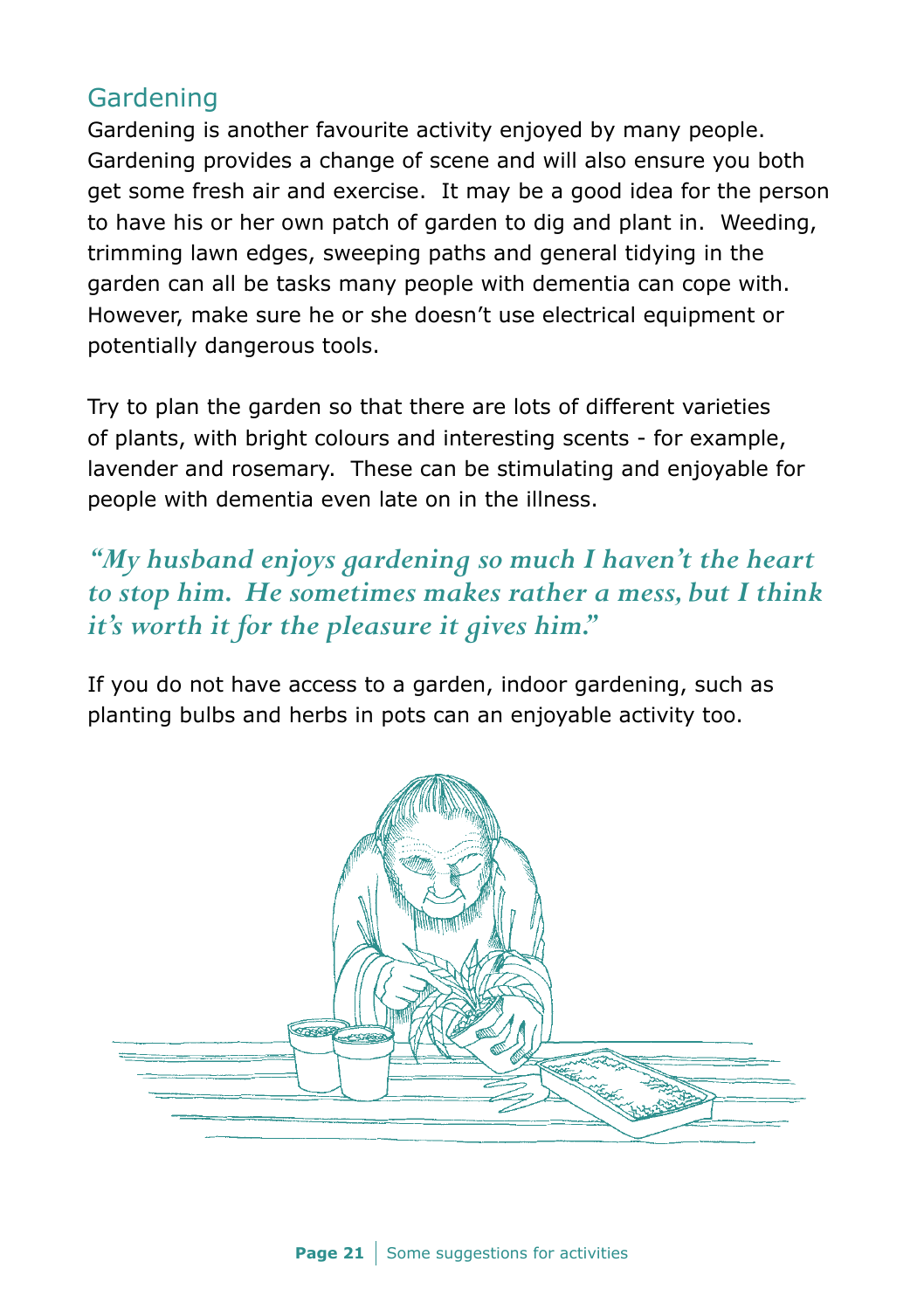## **Going out and about**

#### Exercise and sports

Getting out for some exercise and a change of scene will help both of you. Try to incorporate a daily walk in your routine. It doesn't have to be far - it could just be down to the local newsagent. If the person you care for has always enjoyed longer walks, keep this up and try to vary the route and location.



Some people enjoy swimming throughout the course of their illness. Ask at the swimming pool when the quieter times are, as lots of noise and activity can make the person anxious. Many pools can also provide assistance so that you can help the person in and out of the pool.

If the person you care for likes watching sports, he or she may enjoy trips to watch favourite sports.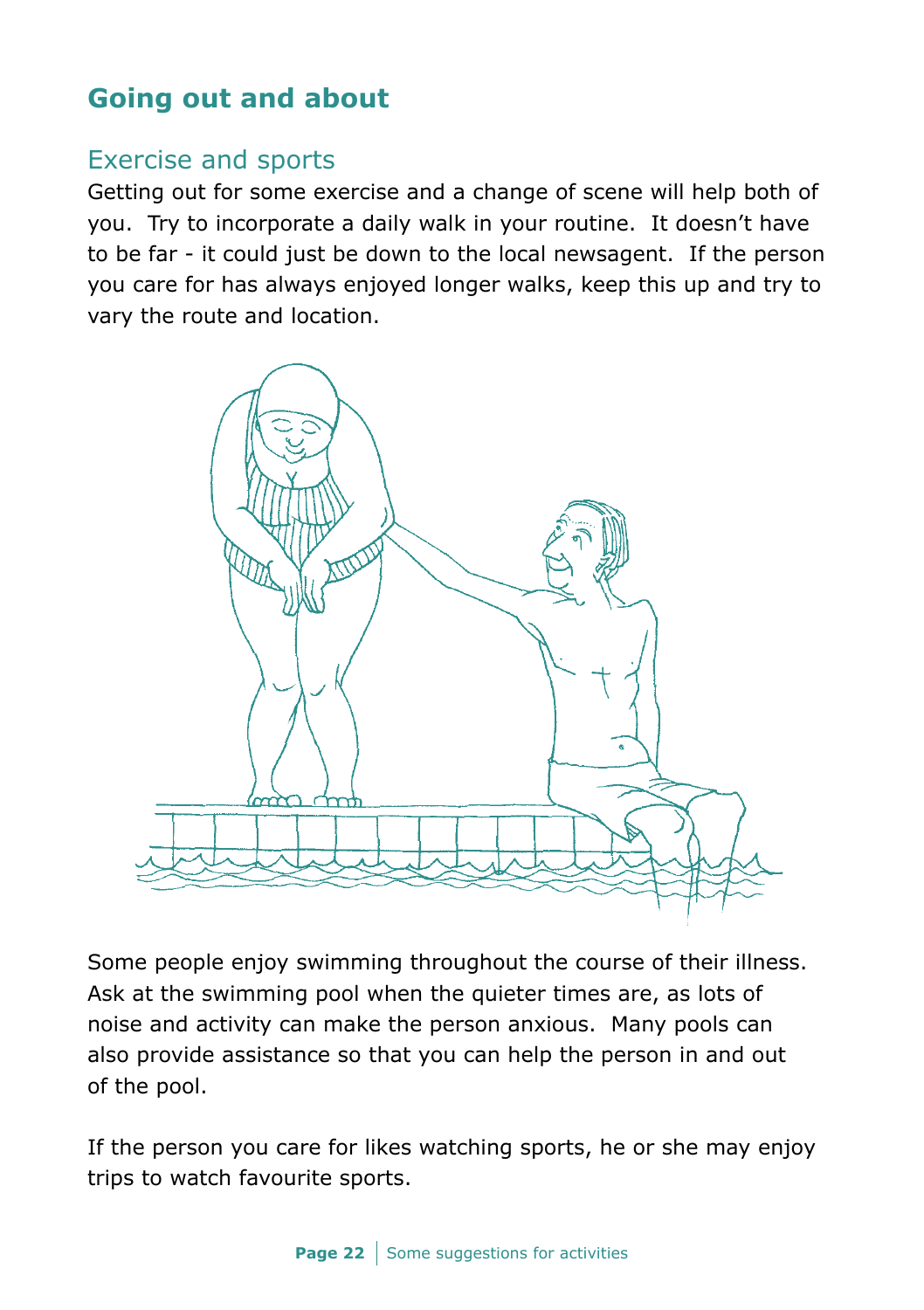*"My husband always loved watching sports and now I try and make sure we go down to the bowling green once a week. Even if we only stay half an hour, it's an outing we both enjoy."*

#### Going out for a coffee or a meal

If you both like going out try to make this part of your routine. If you can, find a quiet café where you can both relax.

#### Museums

Going to a museum and looking at objects which the person can relate to and which are part of his or her past can be very enjoyable. Watch out for exhibitions which may be of special interest.

#### Theatre and cinema

If you both like going to the theatre or cinema it is a good idea to keep going for as long as possible.

#### Going for a drive

Taking the person you care for out for a drive will often calm him or her down. Driving round areas remembered childhood, or where the person worked will often stimulate memories and you can talk about past times.

#### *"My wife used to love visiting gardens and RSPB nature reserves even when the dementia was at an advanced stage."*

#### Public transport

If you don't have access to a car perhaps you could organise family or friends to help out occasionally or look into other options which would allow you to get out and about. Most people with dementia will be able to get free local bus travel at off-peak times. The Scottish Executive says that every local council must provide free off-peak bus travel to people who are over 60 or are disabled.

• If the person is 60 or over he or she will definitely qualify.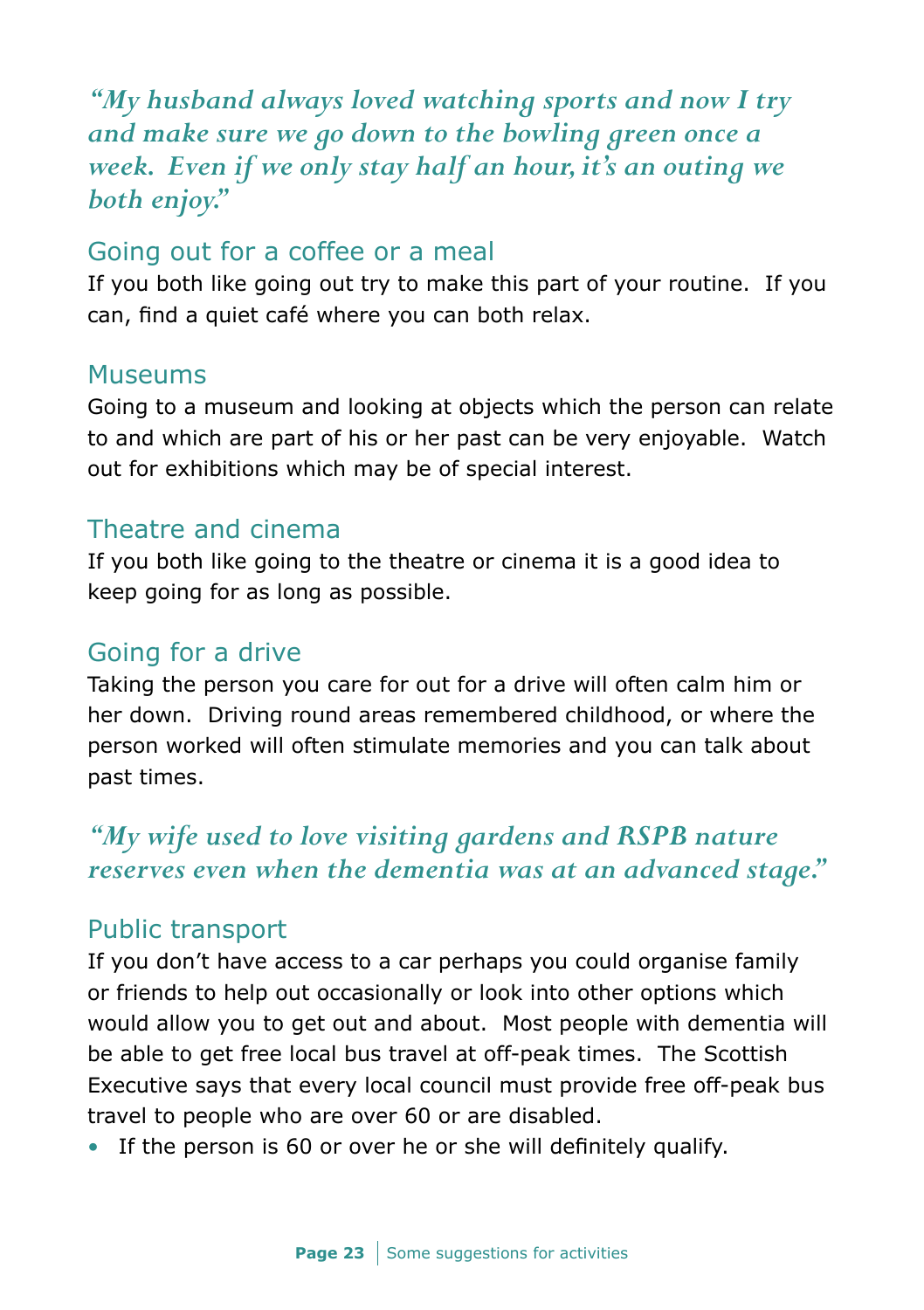• If the person is under 60, he or she might qualify - some local authorities include people with dementia and some don't - check with your local council.

Ask your local council about how to get a bus pass.

Some councils provide more than just free off-peak bus travel. In some areas you will be able to travel on local trains or ferries too. In the future, the Scottish Executive plan to extend the scheme to include off-peak bus travel across Scotland as well as local buses.

#### Taxi card schemes

Ask your local council if it has a taxi transport scheme. Many councils provide cheaper taxi travel or a certain number of free or cheap taxi journeys a month to disabled people, including people with dementia.

#### **Who can help**

#### Family and friends

Ask family and friends to come round and visit. Make sure they know what to expect and perhaps suggest they bring a favourite game or help the person do some cooking or gardening while they visit. Often visitors welcome a chance to do something active and positive. Looking through old photos, reading the paper or watching a favourite TV programme with the person are other suggestions from carers. Give friends a copy of the booklet *I'll get by with a little help from my friends*, available from the Dementia Helpline, to help them understand why their friendship is important and what they can do.

#### Dementia Helpline

The Dementia Helpline, **0808 808 3000**, is a free, confidential 24 hour service offering information and a listening ear. You don't even have to give your name if you prefer not to. Call at any time to talk things over or to find out about any aspect of dementia, how to cope with caring and finding help locally. They can also send you a free information pack on caring for someone with dementia.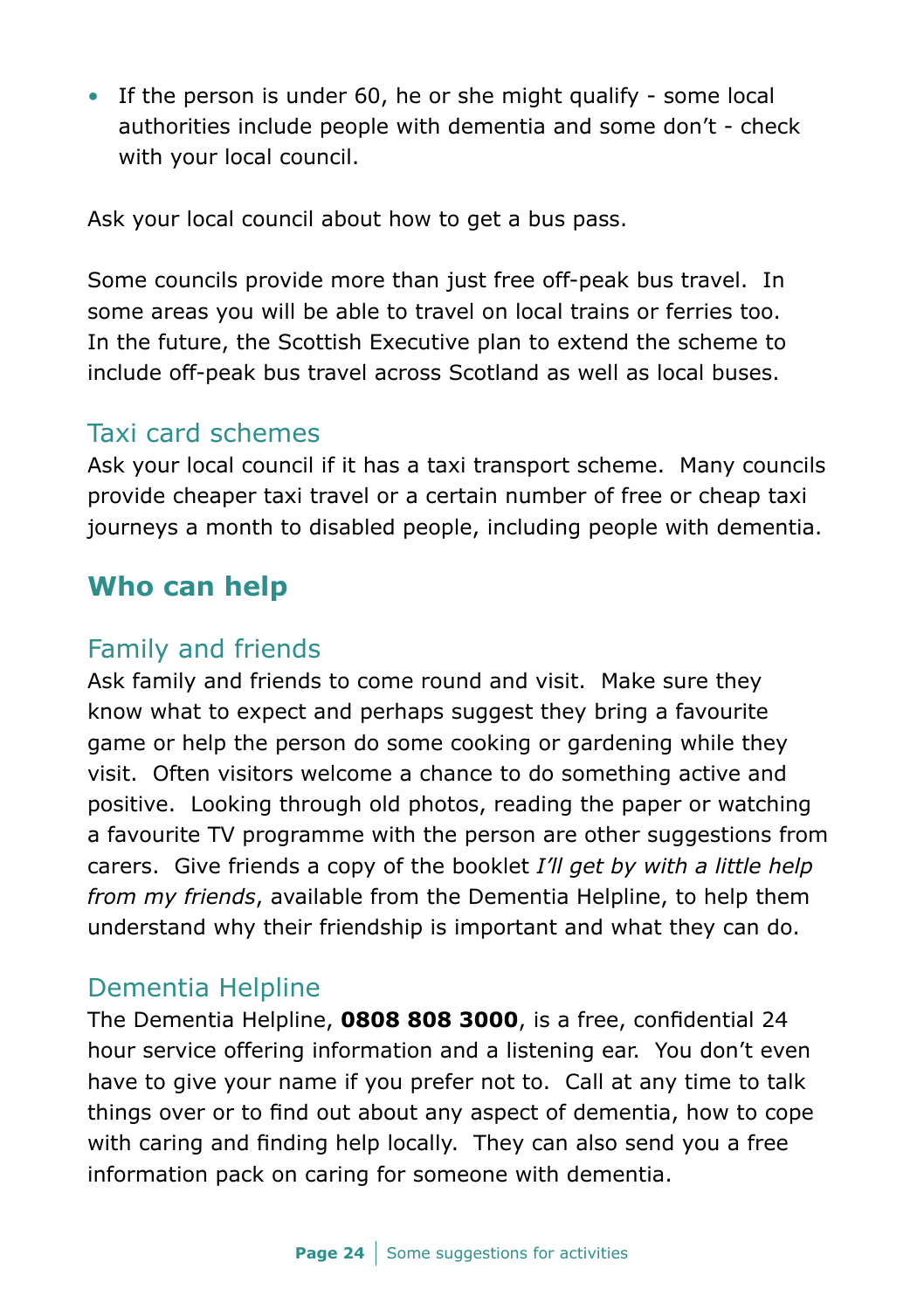#### Courses for carers

Carer courses cover a variety of topics and respond to what carers say they want to know. Carer courses can help carers come to terms with the condition. The courses offer advice and information on practical skills, as well as encouraging alternative ways of thinking not only about what dementia means, but also about what it means to you to be a carer. Going on a course is a good way of getting in touch with other carers who know what it is like from first-hand experience and also to share your experiences and expertise if you wish.

*"The course was greatly beneficial, not just for the information received, but for the insights it provided in listening to other carers talk about their problems."*

Contact the Dementia Helpline or your local Alzheimer Scotland service for more information.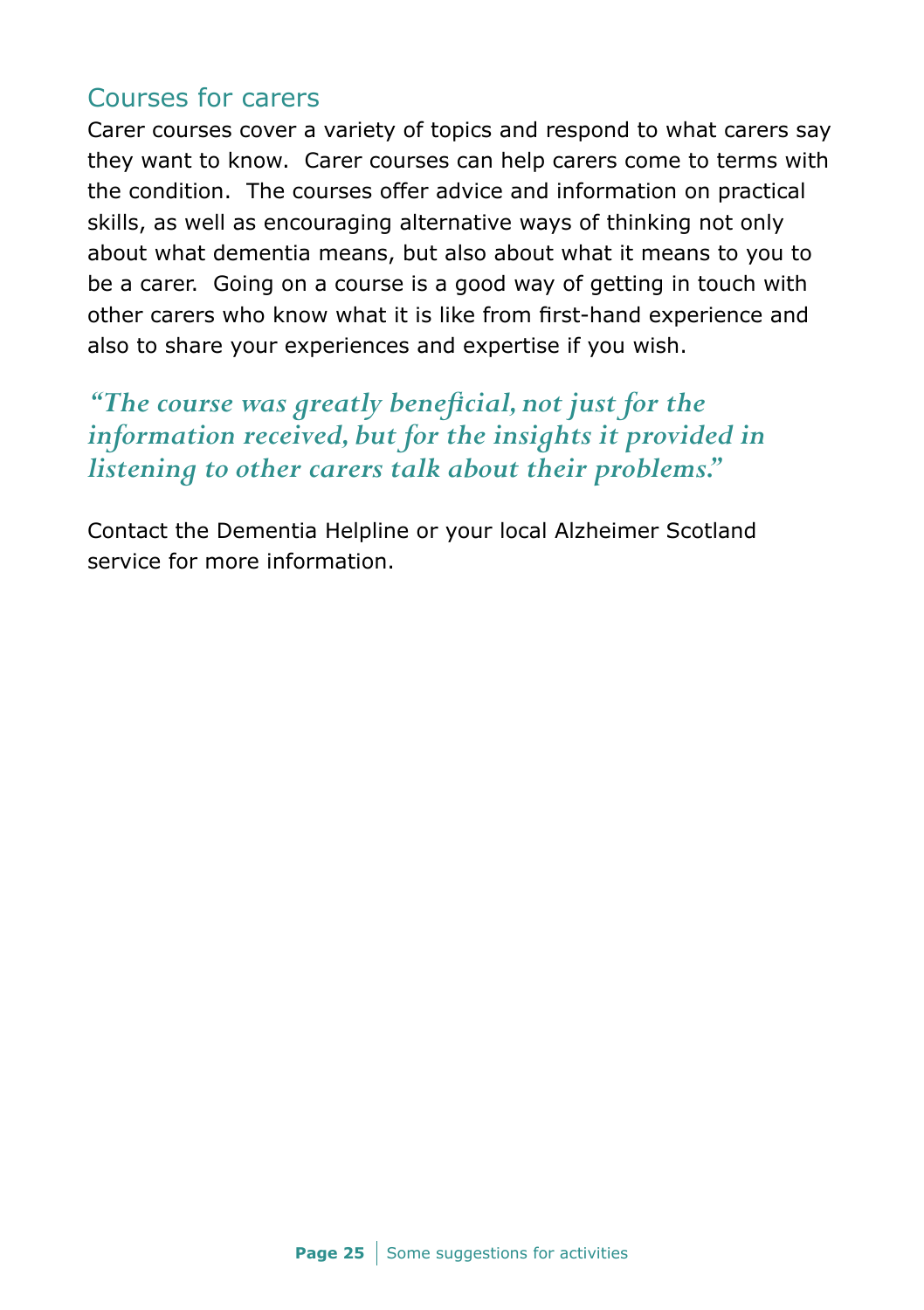## Conclusion

Keep the person involved. Activities don't only pass the time, but also help the person retain important skills and provide enjoyment and social contact. Involve other people as much as possible. This will also help you cope.

Don't feel you have to fill every minute of the day! Quiet times are important too - including sleep.

Don't forget to look after yourself too. Alzheimer Scotland has produced a booklet for carers, *Looking after yourself*. Contact the Dementia Helpline on 0808 808 3000 for a free copy.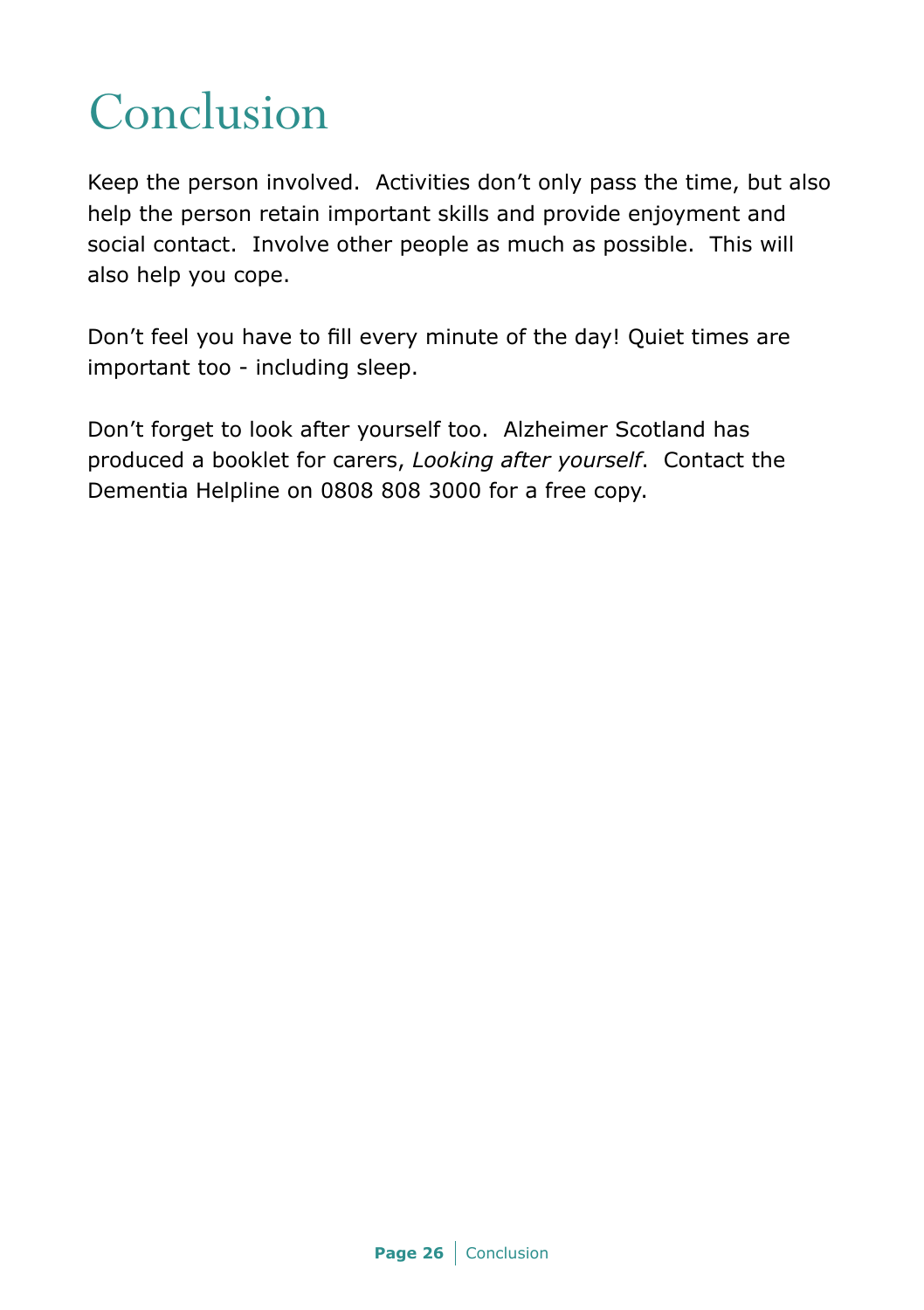# Acknowledgements

This booklet was written by Debbie King. Grateful thanks to: the carers in the Glasgow Panel who discussed activities at one of their meetings and Julie Miller who organised the meeting and sent their suggestions; the Cupar Service for their many useful suggestions and Jenny Kelly for facilitating the meeting and sending the information; the carers' group in Kincardine and Deeside who met and discussed this topic and to Sarah Duff for organising the discussion; the Stress Management Group at the Glasgow First Hand Project who sent in their ideas for activities which have worked for them and to Fiona Winning for organising this meeting; Margo Mason, Occupational Therapist at the Royal Victoria Hospital for her advice and the information; John Shand, Alan Jacques, Jan Killeen, Kate Fearnley and everyone who helped with proof reading the draft and comments; and to Merrill MacWilliam who provided the illustrations.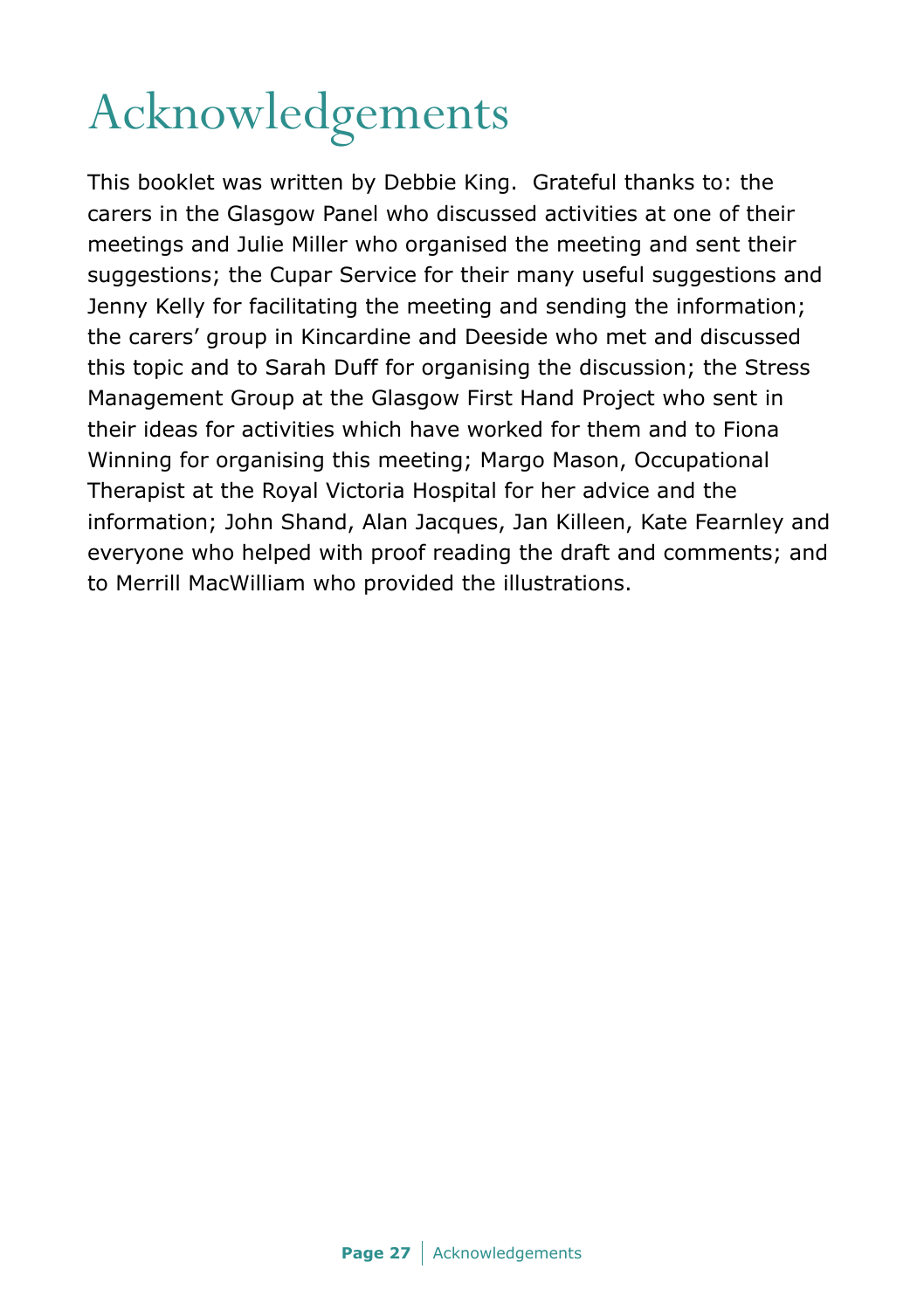## Notes